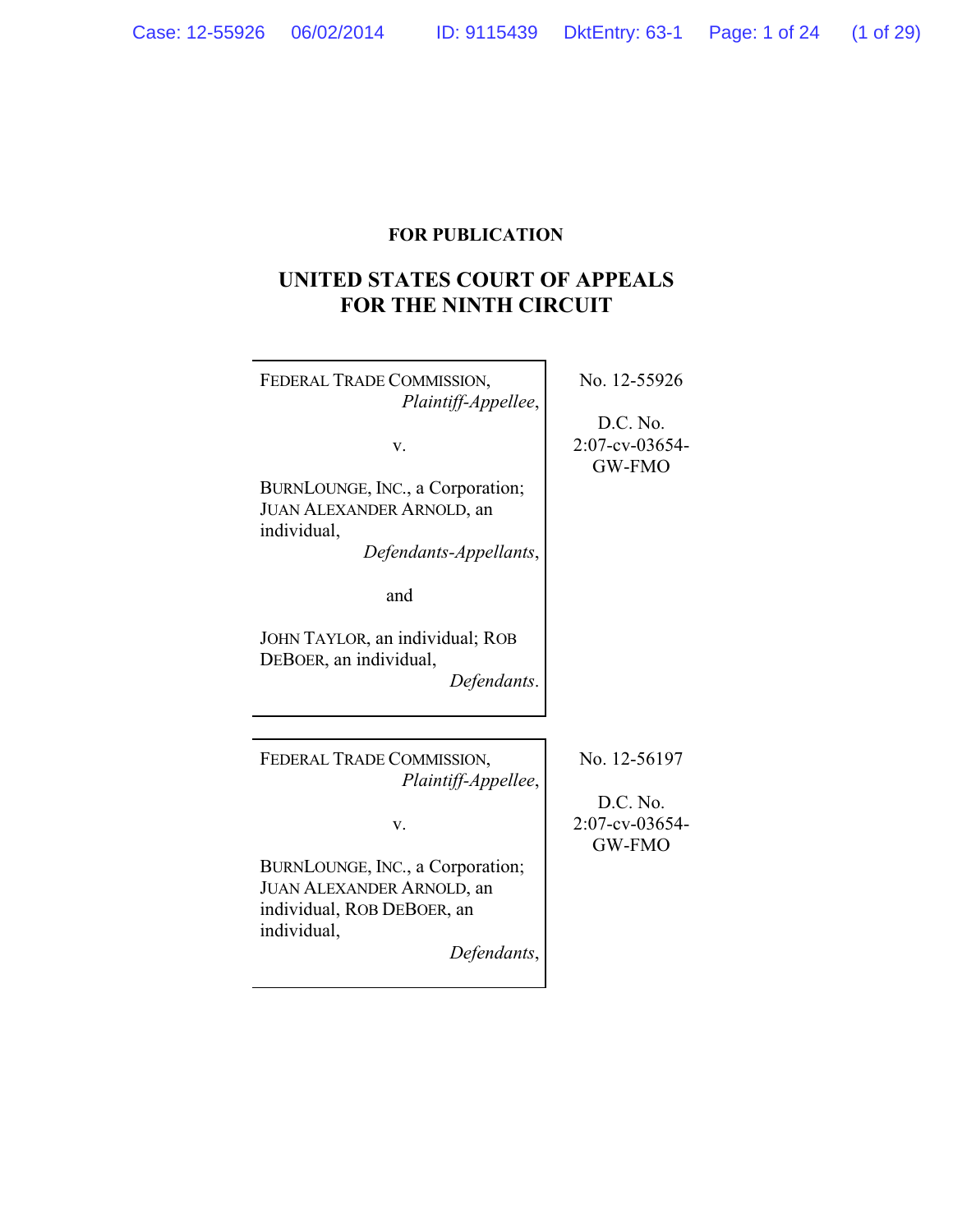# 2 FTC V. BURNLOUNGE, INC. and JOHN TAYLOR, an individual, *Defendant-Appellant*. FEDERAL TRADE COMMISSION, *Plaintiff-Appellant*, v. ROB DEBOER, an individual, *Defendant-Appellee*, and JOHN TAYLOR, an individual, *Defendant*, BURNLOUNGE, INC., a Corporation; JUAN ALEXANDER ARNOLD, an individual, *Defendants*. No. 12-56228 D.C. No. 2:07-cv-03654- GW-FMO OPINION

Appeal from the United States District Court for the Central District of California George H. Wu, District Judge, Presiding

Argued and Submitted December 6, 2013—Pasadena, California

Filed June 2, 2014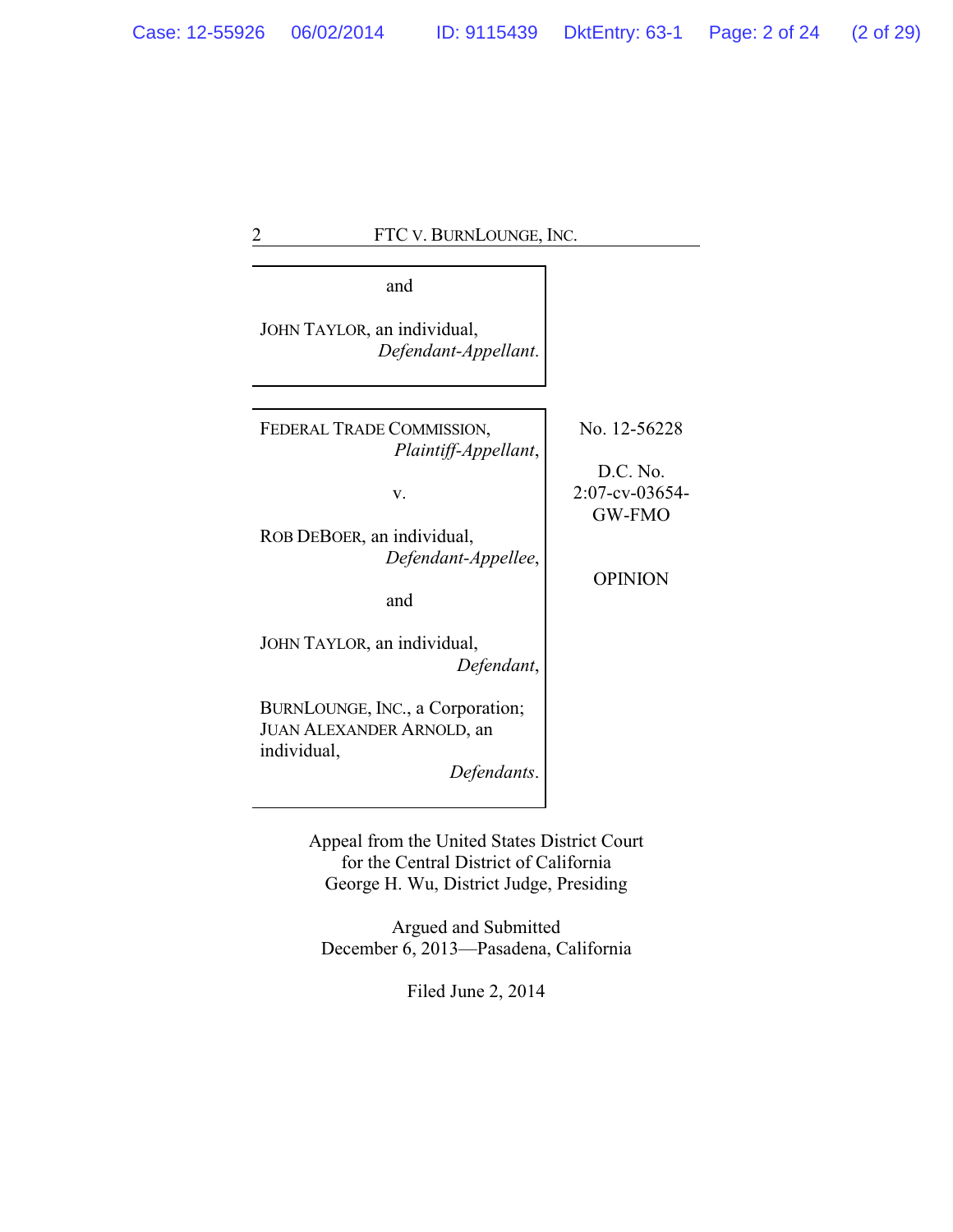Before: Harry Pregerson, Marsha S. Berzon, and Morgan Christen, Circuit Judges.

Opinion by Judge Christen

## **SUMMARY\***

## **Federal Trade Commission**

The panel affirmed the district court's order granting a permanent injunction against BurnLounge, Inc.'s continued operation based on the court's holding that BurnLounge's multi-level marketing business was an illegal pyramid scheme in violation of  $\S$  5(a) of the Federal Trade Commission Act.

BurnLounge operated a multi-level marketing business that offered participants the ability to become "Independent Retailers" of music and other merchandise. Independent Retailers could earn points redeemable for music or merchandise, or they could pay an additional fee to become "Moguls" and earn cash rewards.

The panel held that BurnLounge's scheme satisfied both prongs of the *Webster v. Omnitron International, Inc.*, 79 F.3d 776 (9th Cir. 1996), pyramid scheme test because Moguls paid for the right to sell products, the rewards BurnLounge paid were primarily for recruitment, and Moguls were clearly motivated by the opportunity to earn cash

**<sup>\*</sup>** This summary constitutes no part of the opinion of the court. It has been prepared by court staff for the convenience of the reader.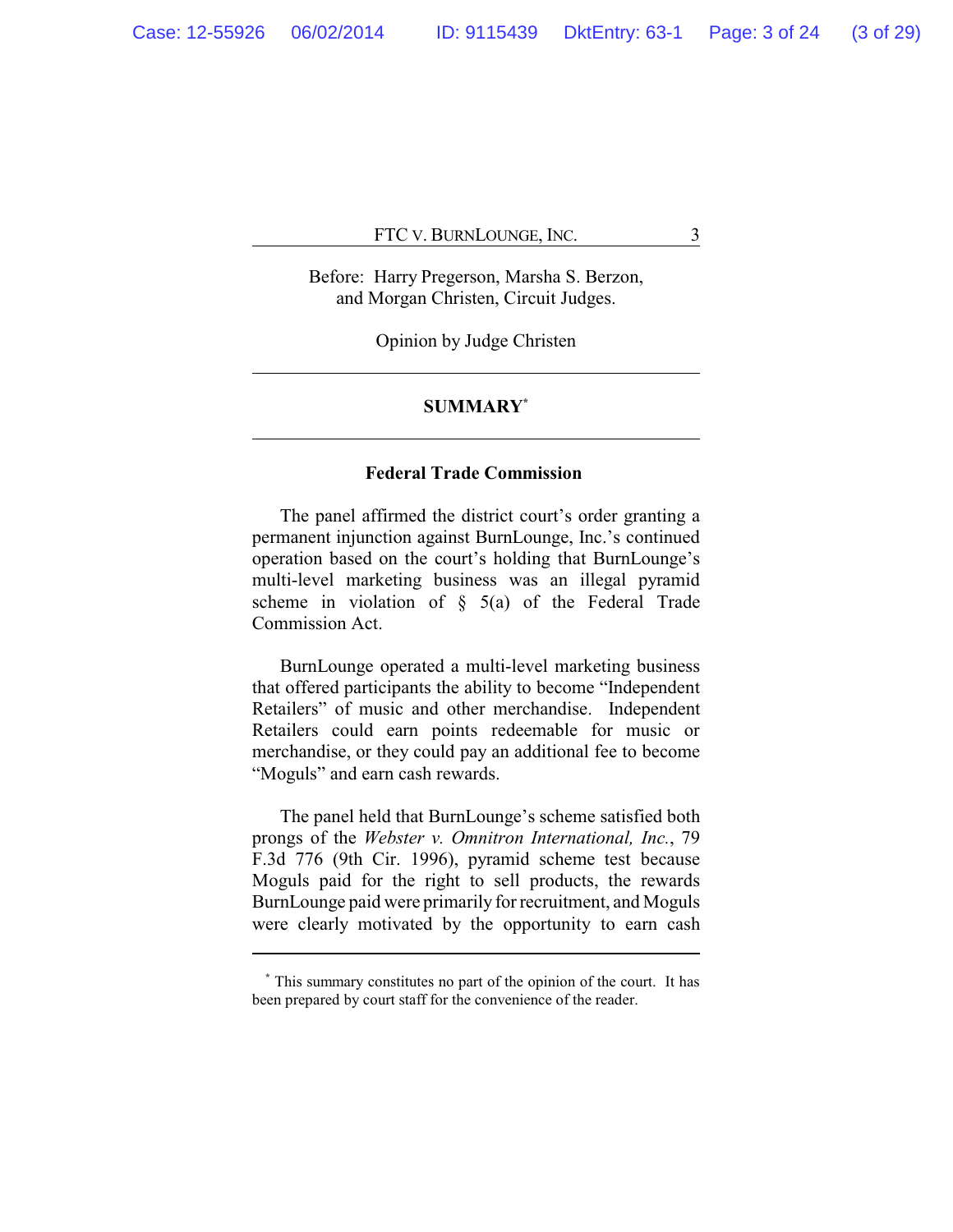rewards from recruitment. The panel also held that the district court did not abuse its discretion in admitting the Federal Trade Commission's expert testimony because the testimony was relevant and reliable.

## **COUNSEL**

Lawrence B. Steinberg (argued) and Efrat M. Cogan, Buchalter Nemer, P.C., Los Angeles, California, for Defendants-Appellants BurnLounge, Inc. and Juan Alexander Arnold.

W. James Jonas III, W. James Jonas III, P.C., San Antonio, Texas, for Defendant-Appellant John Taylor.

No appearance for Defendant/Cross-Appellee Rob DeBoer.

Burke W. Kappler (argued), Attorney; John F. Daly, Deputy General Counsel for Litigation; and David C. Shonka, Acting General Counsel, Federal Trade Commission, Washington, D.C.; Chris M. Couillou and Dama J. Brown, Federal Trade Commission, Atlanta, Georgia, for Plaintiff-Appellee/Cross-Appellant Federal Trade Commission.

M. Jeffrey Hanscom and Joseph Mariano, Direct Selling Association, Washington, D.C.; Deborah T. Ashford, Philip C. Larson, and Catherine E. Stetson, Hogan Lovells US LLP, Washington, D.C., for Amicus Curiae Direct Selling Association.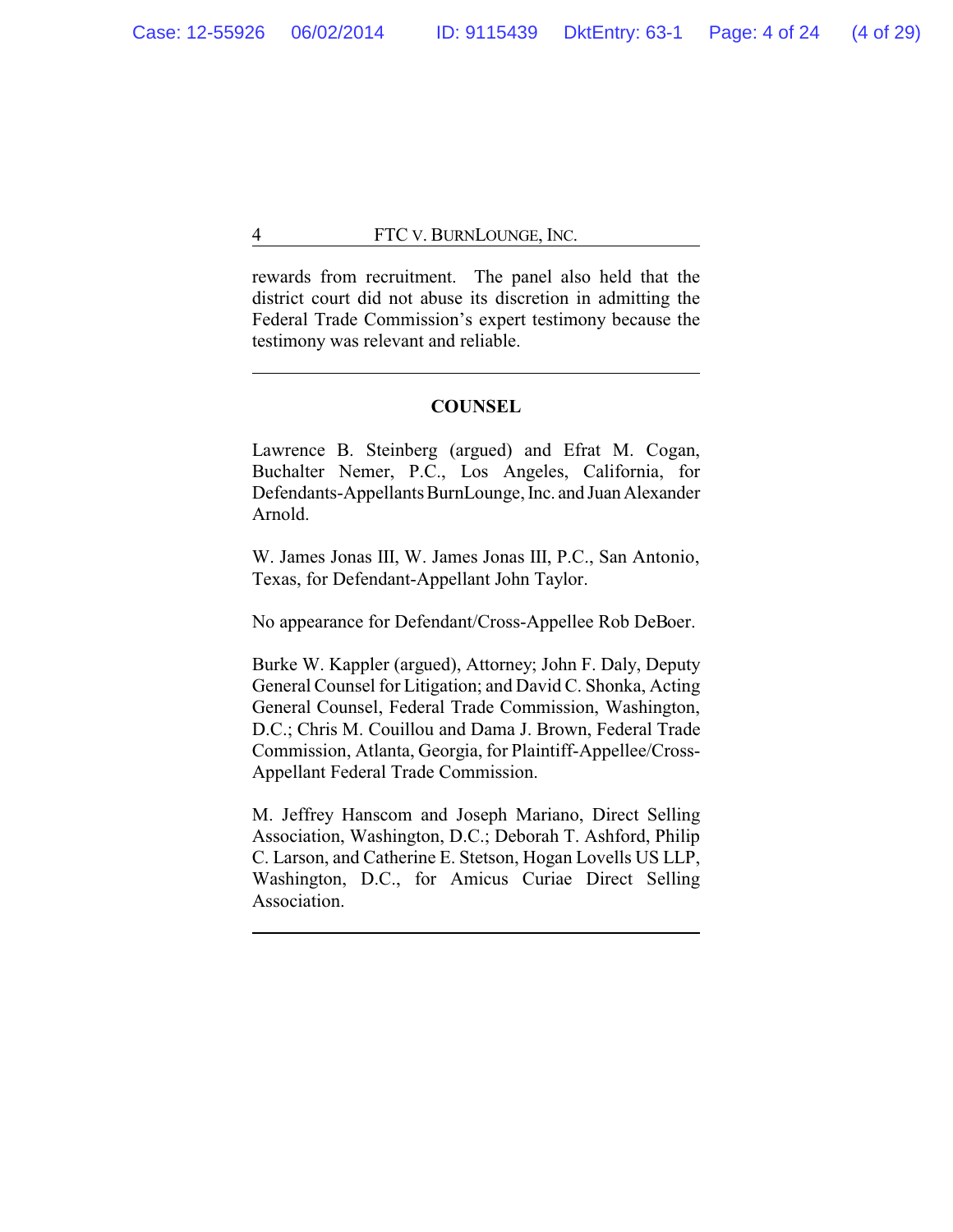## **OPINION**

#### CHRISTEN, Circuit Judge:

BurnLounge, Inc. operated a multi-level marketing business that offered participants the ability to become "Independent Retailers" of music and other merchandise. Independent Retailers could earn points redeemable for music or merchandise, or they could pay an additional fee to become "Moguls" and earn cash rewards. The Federal Trade Commission filed suit against BurnLounge alleging violation of § 5(a) of the Federal Trade Commission Act (FTCA). Section 5(a) states: "unfair or deceptive acts or practices in or affecting commerce, are hereby declared unlawful." 15 U.S.C.  $\S$  45(a)(1). The operation of a pyramid scheme constitutes an unfair or deceptive act or practice in or affecting commerce for the purposes of § 5(a). *See In re Koscot Interplanetary, Inc.*, 86 F.T.C. 1106, 1178, 1181 (1975).

BurnLounge, Juan Alexander Arnold (CEO and creator of BurnLounge), and John Taylor (participant in the BurnLounge scheme) appeal the district court's order granting a permanent injunction against BurnLounge's continued operation based on the court's finding that BurnLounge was an illegal pyramid scheme. BurnLounge and Arnold also appeal the district court's denial of their motion to exclude the testimony of Dr. Peter Vander Nat, the FTC's expert. We have jurisdiction over this appeal pursuant to 28 U.S.C. § 1291. We agree with the district court that BurnLounge was an illegal pyramid scheme in violation of the FTCA because BurnLounge's focus was recruitment, and because the rewards it paid in the form of cash bonuses were tied to recruitment rather than the sale of merchandise. We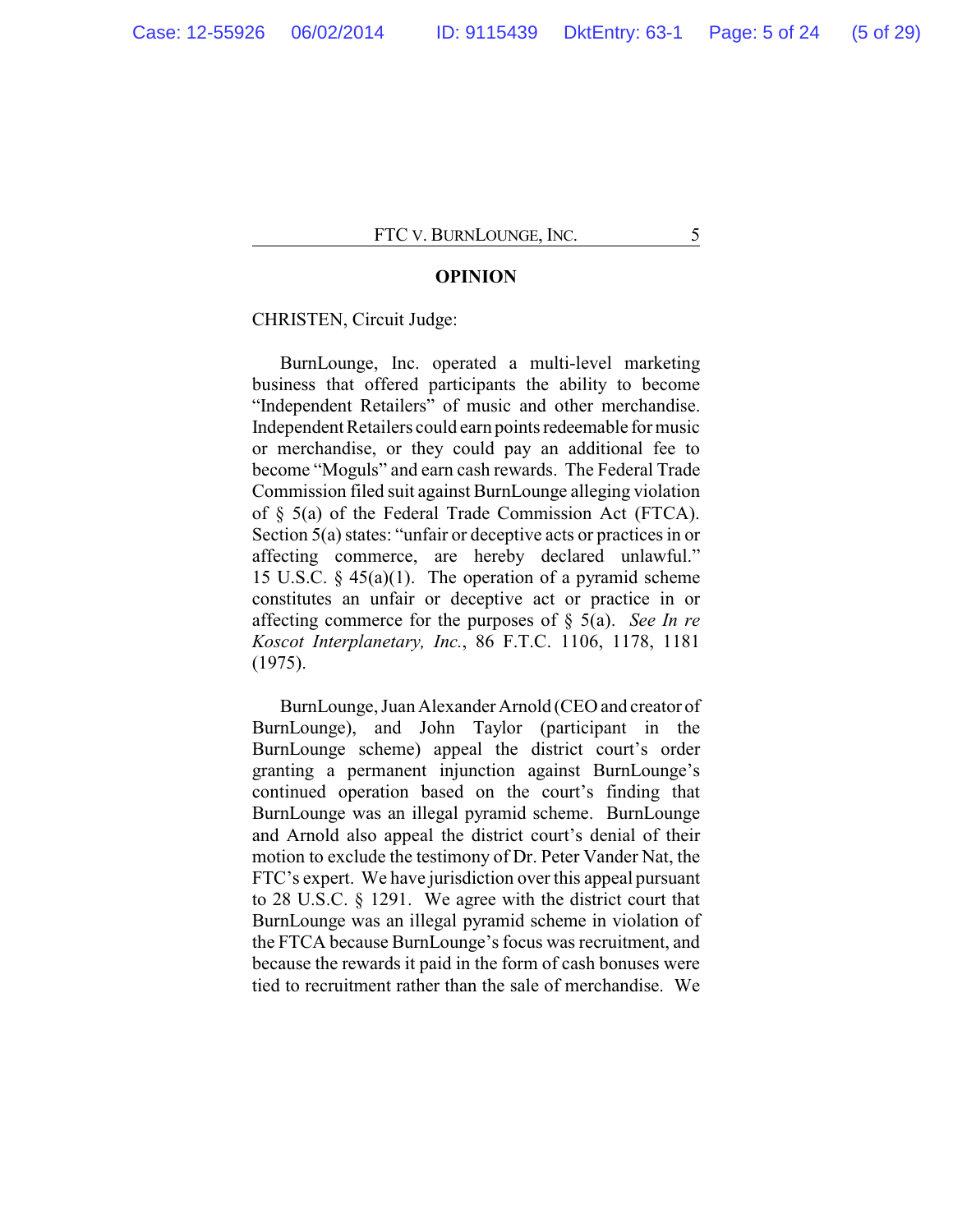also hold that the district court did not abuse its discretion by admitting Vander Nat's testimony because his testimony was relevant and reliable. Accordingly, we affirm on these issues. We discuss the district court's consumer harm calculation and the FTC's cross-appeal in a separate memorandum disposition.

## **I. BACKGROUND**

BurnLounge operated from 2005 to 2007 and sold music, music-related merchandise, and packages of music-related merchandise. Customers could participate in BurnLounge in three ways: they could buy music and merchandise; they could buy a package to become an Independent Retailer with the ability to earn credits redeemable for music and merchandise; or they could buy a package and pay an additional fee to become a Mogul with the ability to earn credits redeemable for cash. In 2007, the FTC commenced this action and the parties stipulated to a preliminary injunction that prohibited BurnLounge from continuing to operate its Mogul program. After a bench trial, the district court concluded that BurnLounge and the individual defendants had violated FTCA § 5(a), issued a permanent injunction, and imposed monetary awards against the defendants.

## **A. BurnLounge's Business**

## **1. The basics of BurnLounge**

The evidence at trial showed that BurnLounge's business had two primary aspects—its Retailer program and its Mogul program. Individuals could become Independent Retailers of online music by purchasing one of BurnLounge's three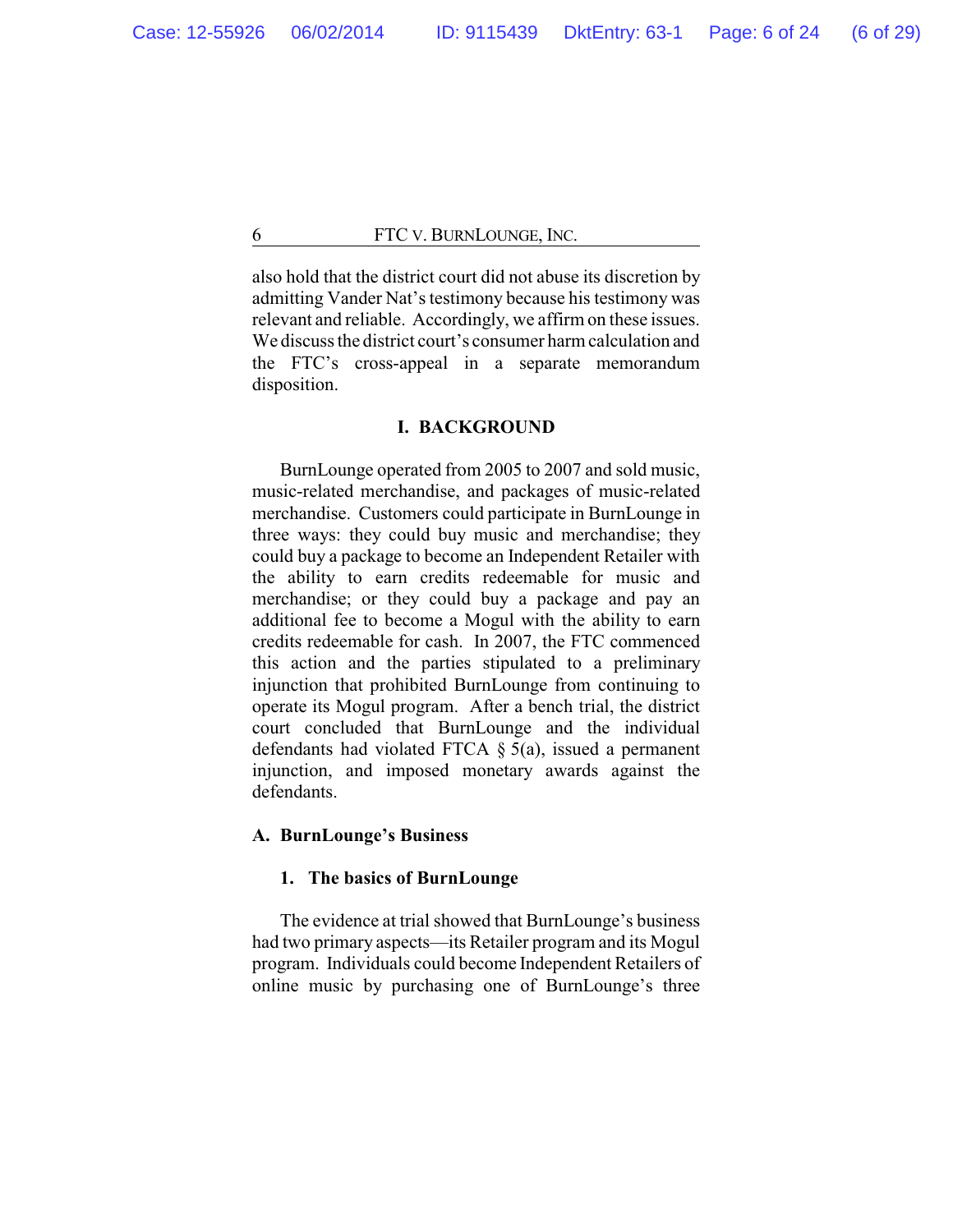packages: Basic (\$29.95 per year); Exclusive (\$129.95 per year plus \$8 per month); or VIP (\$429.95 per year plus \$8 per month). Each package provided the Retailers with access to a ready made and customizable web page, called a "BurnPage."**<sup>1</sup>** A BurnPage was the vehicle through which Retailers sold music, music-related merchandise, or packages of music-related merchandise to customers in return for "BurnRewards." More expensive packages included more merchandise for personal use by the Retailer.**<sup>2</sup>** Individuals who participated as Retailers could redeem BurnRewards for music or merchandise.

Retailers could pay an additional monthly fee of \$6.95 to become Moguls. Once qualified, Moguls could redeem BurnRewards for cash rather than music or merchandise.**<sup>3</sup>** The Mogul program was the only aspect of BurnLounge that the district court found to be a pyramid; accordingly, this opinion focuses on the Mogul program.

**<sup>1</sup>** These web pages were technically called "BurnLounges," but the district court called them"BurnPages" to avoid confusion. We followthat convention.

**<sup>2</sup>** For example, the Basic package included a sample copy of BurnLounge Magazine and an annual subscription to BurnLounge's online publication; the Exclusive package added a monthly DVD and other merchandise; and the VIP package added an event pass and the BurnLounge University DVD set.

**<sup>3</sup>** In addition to buying a package and paying the monthly Mogul fee, to become qualified to redeem BurnRewards for cash a Mogul had to: (1) sell two Exclusive or VIP product packages; (2) sell two music albums to non-Moguls; and (3) on a continuing basis, have sold at least two albums to non-Moguls in the previous month.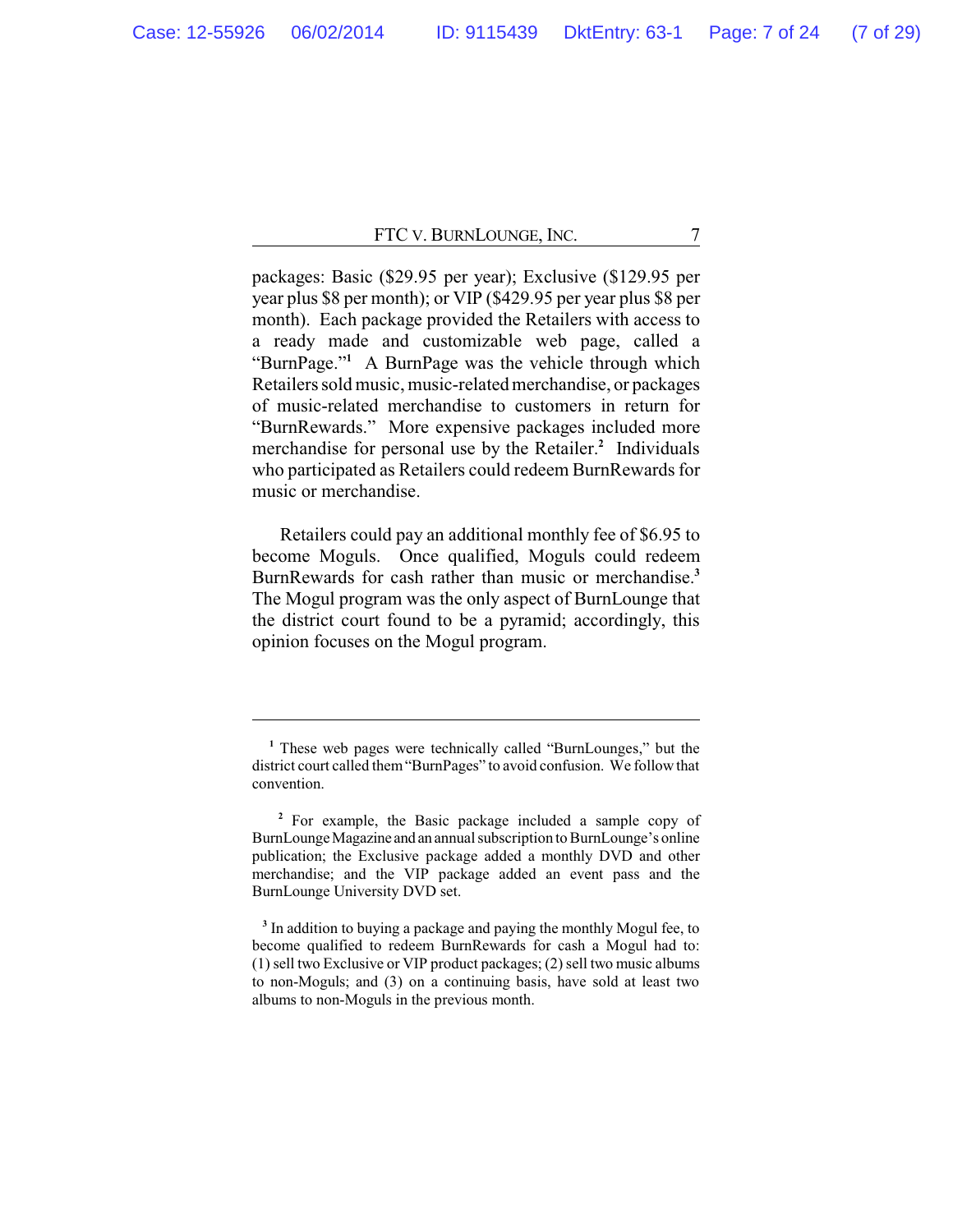## **2. BurnLounge bonuses**

BurnLounge offered Moguls the opportunity to earn three types of BurnRewards bonuses that could be redeemed for cash. Each type of bonus had a separate set of requirements that had to be met before Moguls were eligible to receive the bonus.

## **a. Concentric Retail Bonuses**

Moguls received "Concentric Retail Bonuses" for music, merchandise, and package sales made through their own BurnPage and through the BurnPages of their downline recruits. Downline recruits included participants recruited by Moguls and those recruited by earlier recruits. This sequence created a hierarchy, with those whom a Mogul directly recruited in the first "Ring" of the hierarchy, those whom the recruits recruited in the second Ring of the hierarchy, and so on, for up to six Rings. To qualify for a Concentric Retail Bonus for sales made by recruits in each Ring of the hierarchy, a Mogul had to sell at least the number of packages corresponding to that Ring number. For example, to qualify for Concentric Retail Bonuses for sales made by recruits in the fourth Ring, a Mougl had to sell at least four packages. The Mogul also had to have made a certain number of music album sales in the previous month, and the Mogul's hierarchy must have made a certain number of album sales in the previous month.

#### **b. Product Package Bonuses**

Moguls received "Product Package Bonuses" for selling product packages. Moguls received these bonuses in increasing amounts for the sale of Basic, Exclusive, and VIP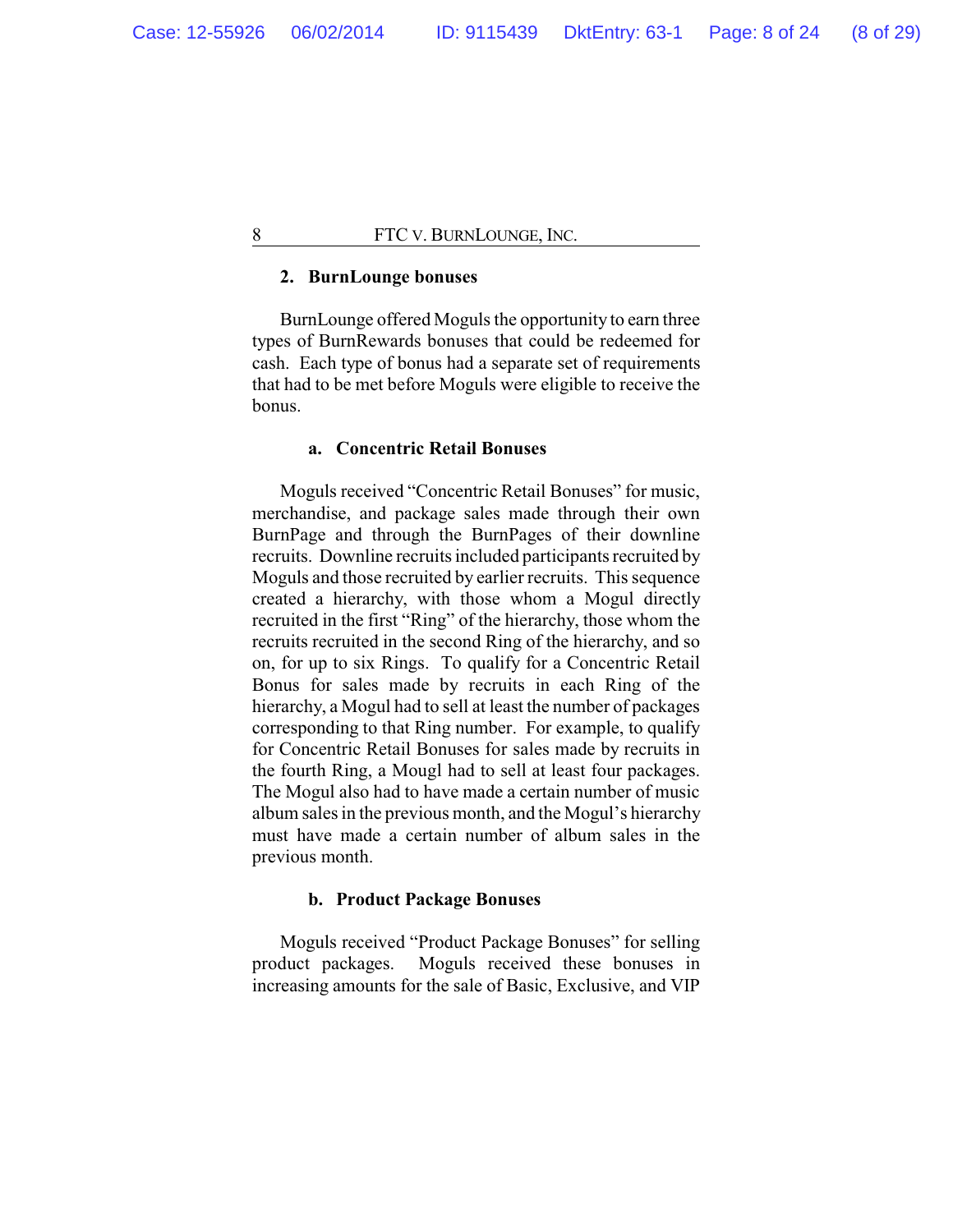packages (\$10, \$20, and \$50 respectively). To qualify for this bonus, Moguls must have sold at least two music albums to non-Moguls in the previous month and have a positive BurnRewards account.**<sup>4</sup>**

## **c. Mogul Team Bonuses**

Moguls earned "Mogul Team Bonuses" by accruing "Mogul Team Points." Mogul Team Points were accrued by selling premium packages (Exclusive or VIP). Once a Mogul accrued enough Mogul Team Points, the points were automatically converted into a Mogul Team Bonus paid in BurnRewards, which could be converted to cash. The amount of cash earned for each Mogul Team Bonus depended on the type of package the Moguls originally purchased and the amount of music the Moguls sold. A VIP Mogul, who paid the \$429.95 yearly fee, could earn a \$50 bonus with no additional music sales. An Executive Mogul, who paid the \$129.95 yearly fee, could earn a \$25 bonus, or a \$50 bonus if that Mogul also sold \$500 worth of music. A Basic Mogul, who paid the \$29.95 yearly fee, was not eligible for a Mogul Team Bonus unless that Mogul sold \$500 worth of music (for a \$25 bonus) or \$1,000 worth of music (for a \$50 bonus).**<sup>5</sup>**

**<sup>4</sup>** All Retailers and Moguls had BurnRewards accounts, which were like bank accounts for the BurnRewards they earned or purchased with a credit card.

**<sup>5</sup>** BurnLounge argues on appeal that the district court did not take into account the fact that, in 2006, it made a major policy change to the sales requirements for receiving bonuses. BurnLounge failed to raise this issue until its Rule 59 motion. The district court rejected it because BurnLounge could have raised the issue at trial. Even though this issue was not fully litigated in the district court, we have considered it and conclude that it does not change our analysis.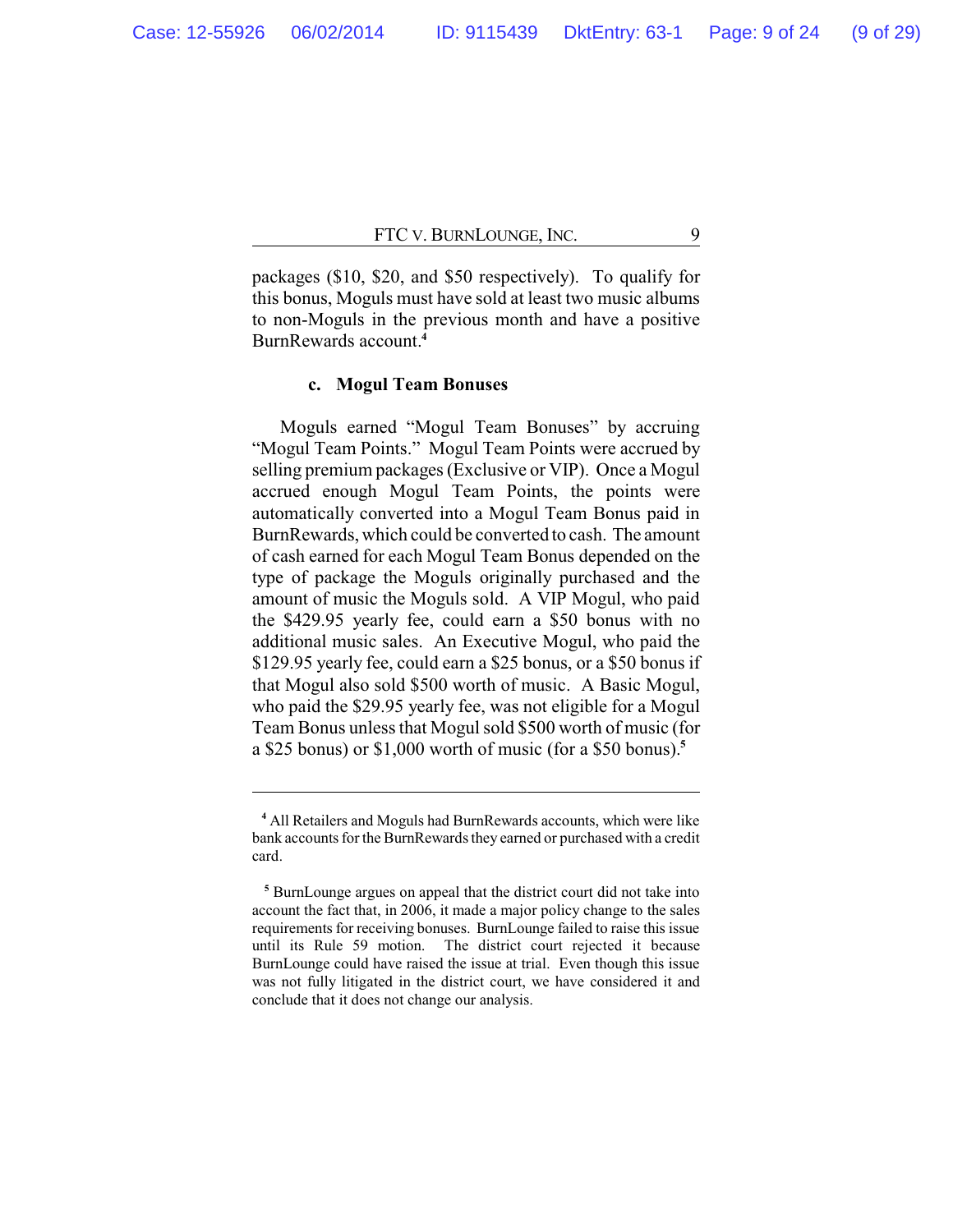## **B. District Court Proceedings**

After a bench trial, the district court issued a statement of decision. It provides a comprehensive review of BurnLounge's merchandise, bonus system, and advertising materials. The district court described BurnLounge's bonus system as "a labyrinth of obfuscation." It found there was a 93.84% failure rate for all Moguls, meaning 93.84% of Moguls never recouped their investment. The district court also found that BurnLounge's marketing focus was on recruiting new participants through the sale of packages. The district court ruled that BurnLounge's expert, David Nolte, provided estimated values of the merchandise in the BurnLounge packages that were not credible or supported by the evidence. It found that BurnLounge's products had some value, but concluded that the evidence did not support a finding that the products were worth what was charged for them.

The district court found that because purchasing a package was required for participation as a Retailer or Mogul, and because Moguls earned cash for selling packages, "[Moguls] by default received compensation for recruiting others into the program." The district court concluded that "a majority of the BurnLounge business (consisting of the Mogul program and related elements) was a pyramid scheme."

## **II. STANDARD OF REVIEW**

We review a district court's findings of fact after a bench trial for clear error. *See* Fed. R. Civ. P. 52(a)(6); *Allen v. Iranon*, 283 F.3d 1070, 1076 (9th Cir. 2002). Under this deferential standard "we will accept the [district] court's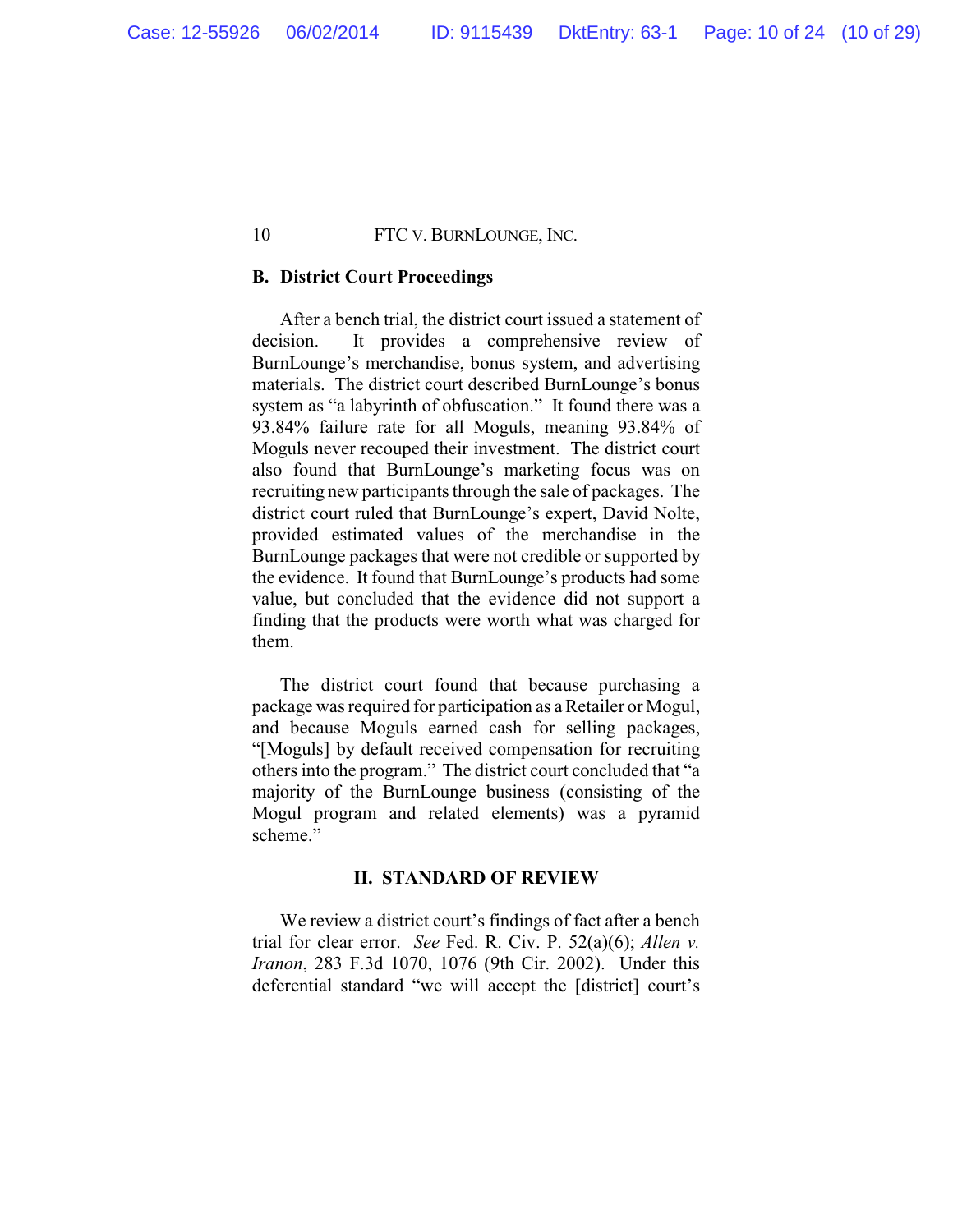findings of fact unless we are left with the definite and firm conviction that a mistake has been committed." *Allen*, 283 F.3d at 1076. We review the district court's conclusions of law de novo. *FTC v. Garvey*, 383 F.3d 891, 900 (9th Cir. 2004). We review the district court's decision to admit expert testimony for abuse of discretion. *Gen. Elec. Co. v. Joiner*, 522 U.S. 136, 143 (1997).

## **III. DISCUSSION**

In *Webster v. Omnitrition International, Inc.*, our court approved the FTC's test for determining whether a multilevel marketing (MLM) business is a pyramid scheme: a pyramid scheme is "characterized by the payment by participants of money to the company in return for which they receive (1) the right to sell a product *and* (2) the right to receive in return for recruiting other participants into the program rewards which are unrelated to sale of the product to ultimate users." 79 F.3d 776, 781 (9th Cir. 1996) (quoting *Koscot*, 86 F.T.C. at 1180). Not all MLM businesses are illegal pyramid schemes. To determine whether a MLM business is a pyramid, a court must look at how the MLM business operates in practice. *See id.* at 783–84; *see also United States v. Gold Unlimited, Inc.*, 177 F.3d 472, 479–82 (6th Cir. 1999); *In re Amway Corp.*, 93 F.T.C. 618, 716 (1979).

## **A. Prong 1: Participants in the BurnLounge business paid money in return for the right to sell a product.**

Moguls were required to purchase a package (Basic, Exclusive, or VIP) in order to access a BurnPage. BurnPages provided Moguls with the ability to sell music, merchandise, and packages. The sale of packages thus conveyed "the right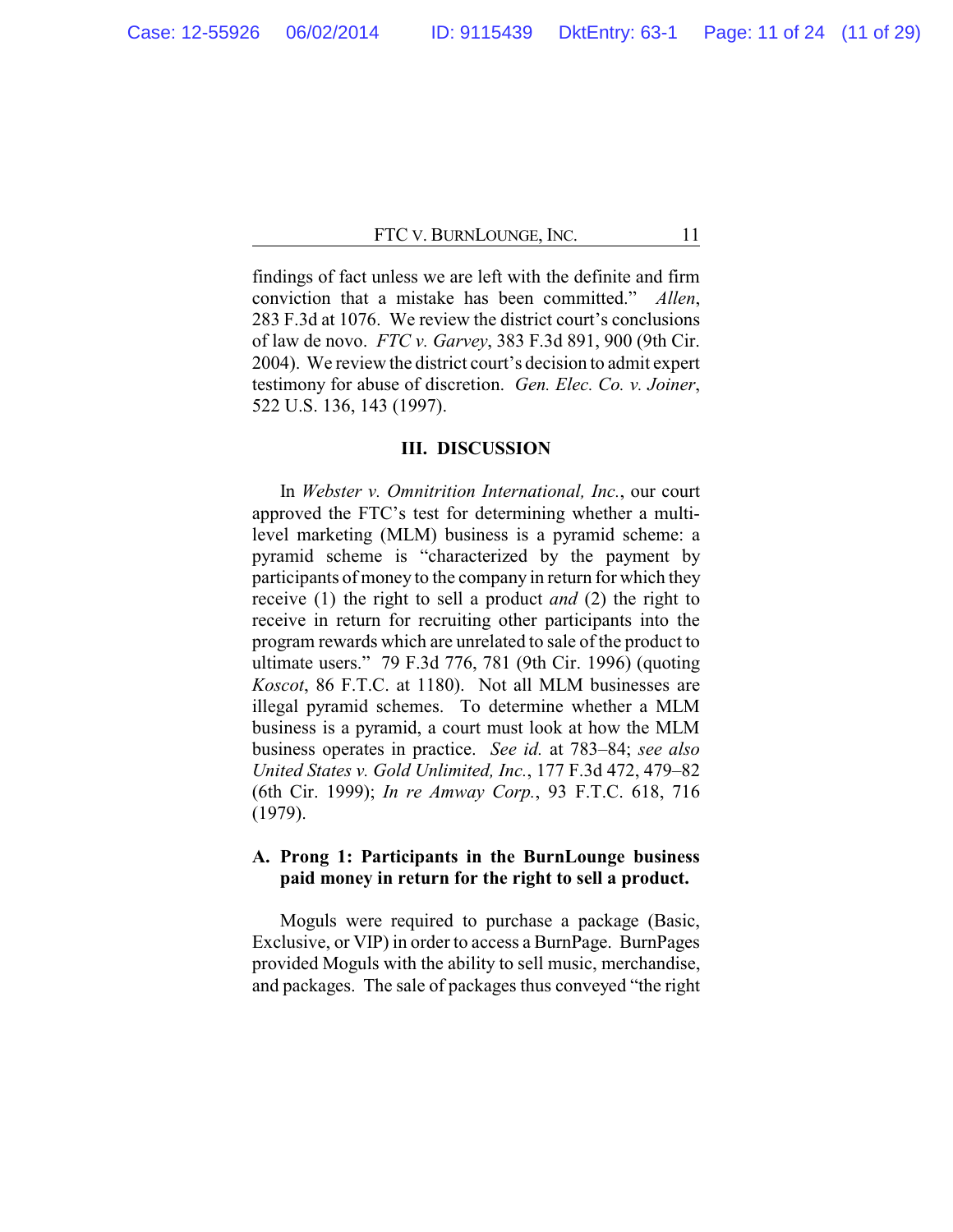to sell a product," which satisfies the first prong of *Omnitrition*. 79 F.3d at 781 (citation omitted).

## **B. Prong 2: BurnLounge participants paid money in return for the right to receive rewards for recruiting other participants into the program, which were unrelated to the sale of the product to ultimate users.**

Satisfaction of the second prong of the *Omnitrition* test is "the *sine qua non* of a pyramid scheme" and is characterized by "recruitment with rewards unrelated to product sales." *Id.* at 781. In *Omnitrition*, this court found that a MLM business was a pyramid scheme because "[t]he mere structure of the scheme suggests that Omnitrition's focus was in promoting *the program* rather than selling *the products*." *Id.* at 782 (emphases in original). The FTC has explained that in a pyramid, "participants purchase the right to earn profits by recruiting other participants, who themselves are interested in recruitment fees rather than the sale of products." *Amway*, 93 F.T.C. at 716–17.

Here, the FTC presented ample evidence to support the district court's finding that BurnLounge was an illegal pyramid scheme. It did so by showing that: (1) Moguls were required to recruit new members in order to become eligible for all three types of cash bonuses and (2) Moguls were motivated by the opportunity to earn cash rewards, as shown by data illustrating the sharp difference in package purchasing patterns of Moguls and non-Moguls, and by the fact that BurnLounge's sales plummeted after the Mogul program was enjoined.

We agree with the district court that the FTC provided sufficient evidence to prove that BurnLounge's focus was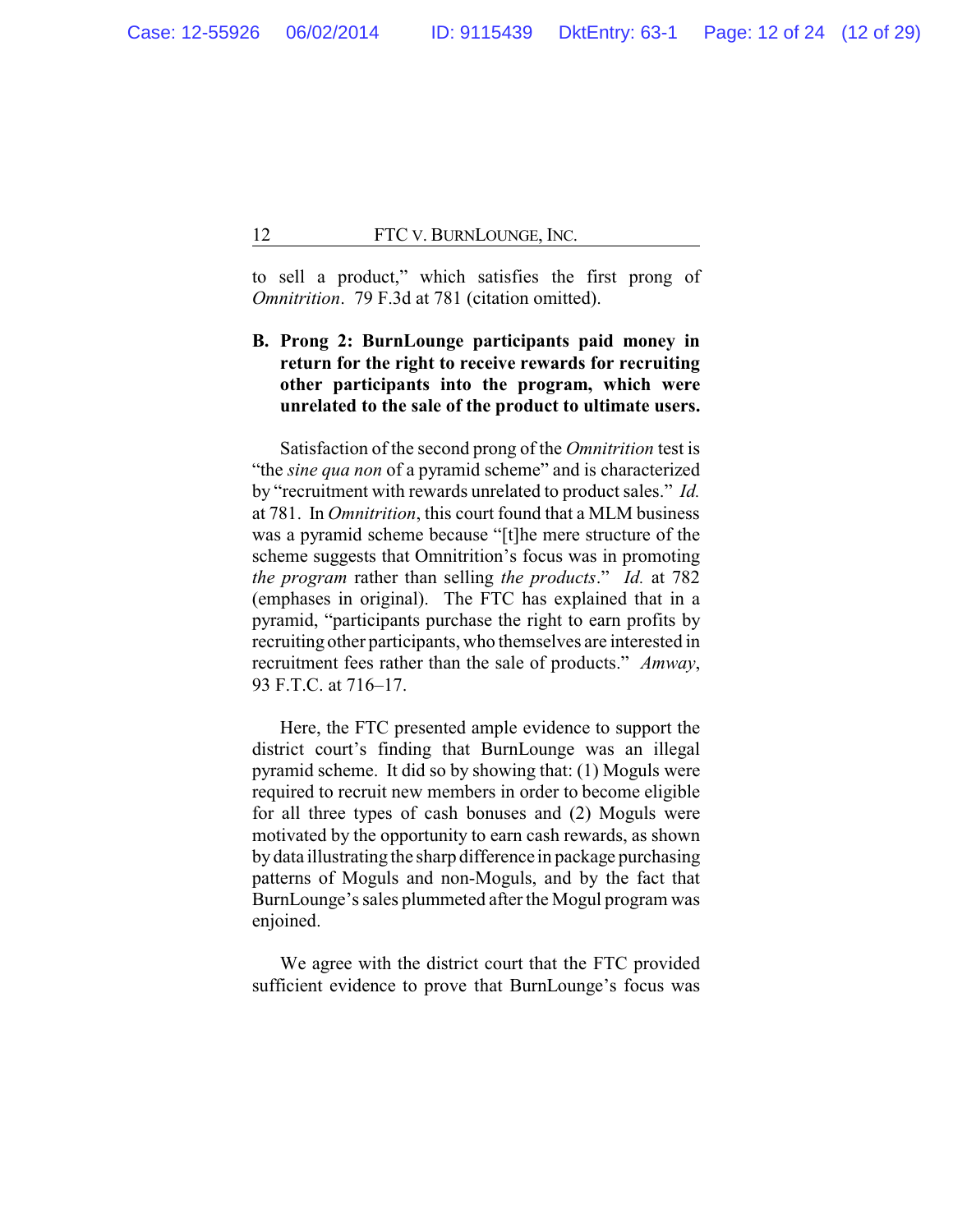recruitment and that the rewards it paid, in the form of cash bonuses, were primarily for recruitment rather than for sales of merchandise. Recruiting was built into the compensation structure in that recruiting led to eligibility for cash rewards, and more recruiting led to higher rewards. For example, Moguls could not convert their rewards to cash until they became qualified Moguls, and Moguls had to sell two premium packages to become qualified. Selling packages was a way of recruiting new Moguls—in fact, it was the only form of recruitment—because purchasing a package was necessary to become a Mogul and earn cash rewards. Also, 96.8% of the participants who bought packages became Moguls, which is strong evidence that package purchases were motivated by the opportunity to earn cash.

Moguls were required to sell packages to receive Concentric Retail Bonuses at each level of their downline hierarchy. Product Package Bonuses were cash rewards received for selling packages to new members. Moguls received more lucrative bonuses if they sold premium packages. Moguls were also eligible to receive Mogul Team Points, with the goal of receiving Mogul Team Bonuses, by selling packages to new participants. The district court found that Mogul Team Bonuses were "[t]he most lucrative." This finding is supported by the record: in 2006, BurnLounge paid a total of \$2,726,965.50 in Concentric Retail Bonuses and four times that amount, nearly\$8,480,975.00, in Mogul Team Bonuses. Concentric Retail Bonuses were paid for the sale of music and packages (though the bonus was based on only a percentage of the first \$29.95 of each package). In contrast, Mogul Team Points accrued only for the sale of packages, so they primarily rewarded recruiting new participants. The fact that BurnLounge paid approximately four times more in Mogul Team Bonuses than Concentric Retail Bonuses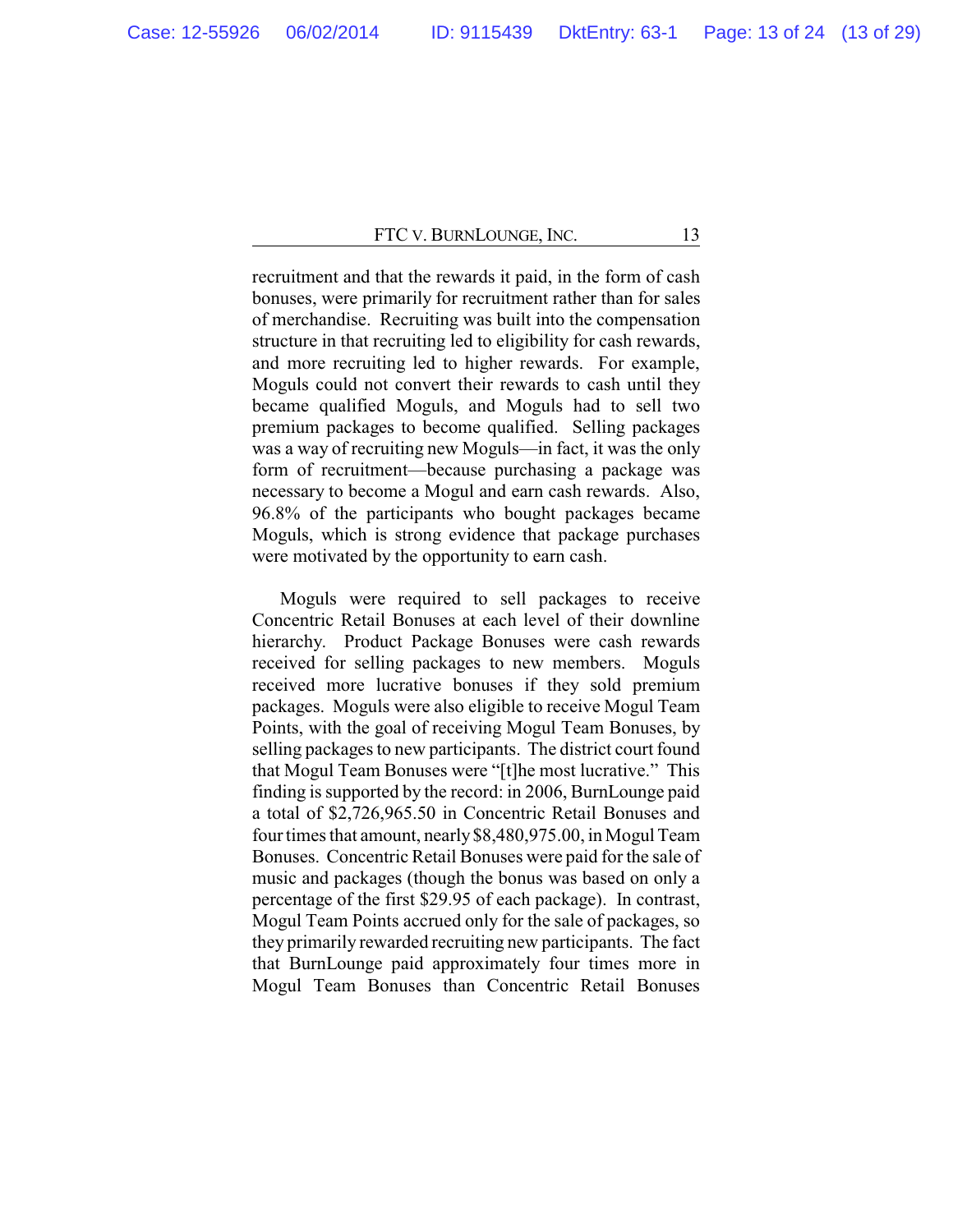supports the district court's finding that Moguls had a strong incentive to recruit new participants. This incentive was the danger our court warned of in *Omnitrition*, where we stated, "The promise of lucrative rewards for recruiting others tends to induce participants to focus on the recruitment side of the business at the expense of their retail marketing efforts, making it unlikely that meaningful opportunities for retail sales will occur." *Omnitrition*, 79 F.3d at 782 (citing *Koscot*, 86 F.T.C. at 1181).

That BurnLounge motivated Moguls through cash rewards earned by recruiting other participants is exemplified by the sharp difference between Moguls' and non-Moguls' package purchase patterns. BurnLounge's own data showed that 67% of Moguls bought VIP packages, 28.8% bought Exclusive packages, and just 4.2% bought Basic packages. In contrast, 17.3% of non-Moguls bought VIP packages, 17.2% bought Exclusive packages, and 65.5% bought Basic packages. If package purchases were driven by the value of the merchandise included in the packages rather than by the opportunity to earn cash rewards, one would expect to see comparable numbers of Moguls and non-Moguls buying the same packages. Further, 96.6% of non-Moguls (56,017 people) did not purchase any of the packages at any time—they just bought music and other merchandise.

The district court's finding that BurnLounge paid rewards for recruitment unrelated to product sales is also supported by the effect the preliminary injunction had on BurnLounge's revenues. After the parties entered into a stipulated preliminary injunction in July 2007 that stopped BurnLounge from offering the ability to earn cash rewards, BurnLounge's revenues plummeted. BurnLounge still offered packages, but its revenues decreased from \$476,516 in June 2007 to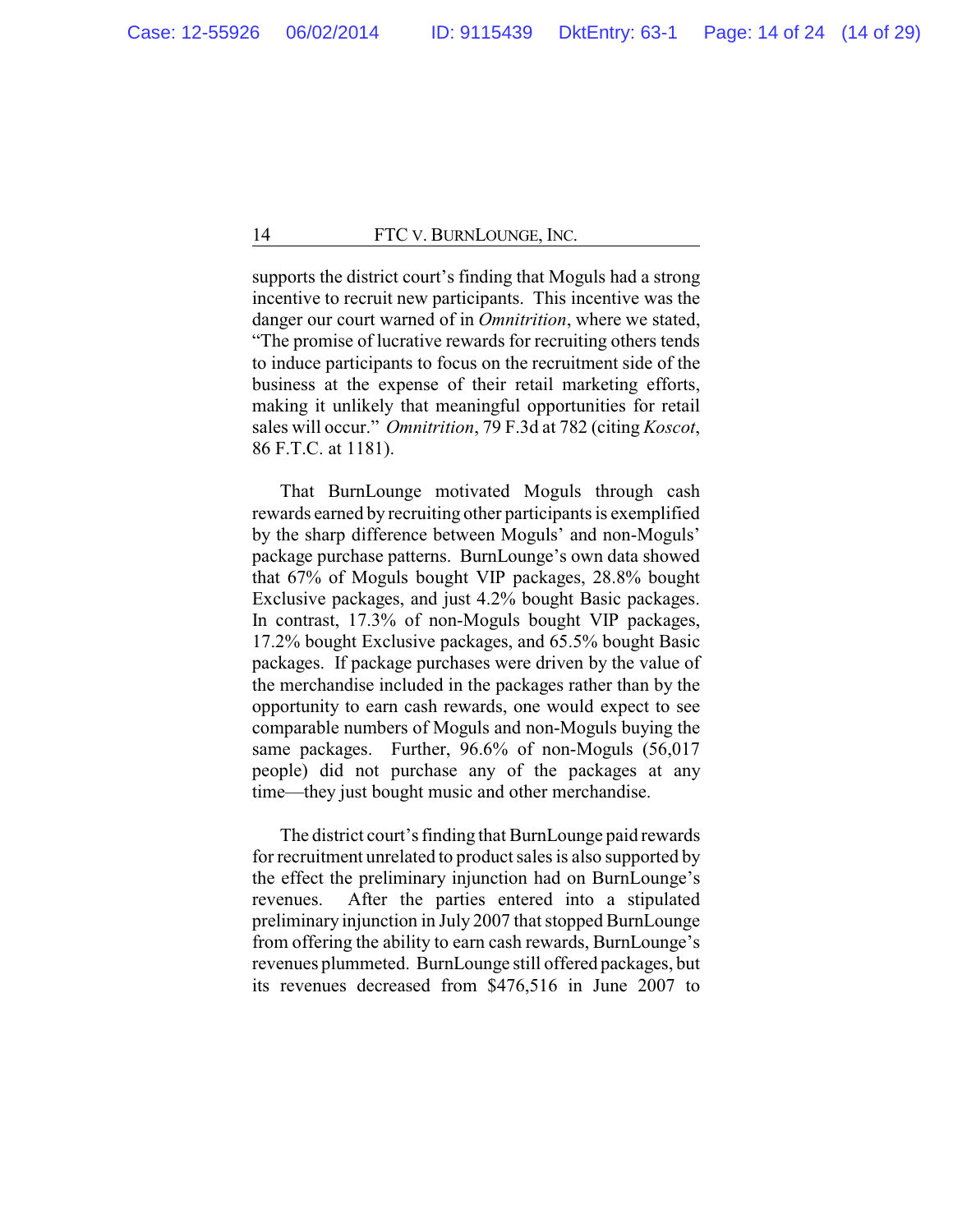\$10,880 in August 2007. The dramatic decline in revenue after the ability to earn cash rewards was eliminated provides further evidence that the sale of BurnLounge packages was primarily directed at participants who were interested in the Mogul program, where it was possible to earn cash rewards.

Recruiting and rewards for recruitment were integral to BurnLounge's business structure, and there was ample evidence that Moguls were meant to be, and were, primarily motivated by the opportunity to earn cash rewards for recruitment. As in *Omnitrition*, the evidence in this case shows that BurnLounge's "focus was in promoting *the program* rather than selling *the products*." *Omnitrition*, 79 F.3d at 782 (emphases in original). The district court did not err by holding that BurnLounge was an illegal pyramid scheme.

## **1. The** *Omnitrition* **test does not require that the rewards be completely unrelated to the sale of products.**

BurnLounge argues that the second prong of the *Omnitrition* test "requires that the rewards be completely unrelated to sales of bona fide products." The second prong of the pyramid test requires the FTC to show that the scheme provides "the right to receive in return for recruiting other participants into the program rewards which are unrelated to sale of the product to ultimate users." *Id.* at 781 (citation omitted). This test does not require that rewards be *completely* unrelated to product sales, and BurnLounge provides no support for its argument that the test should be interpreted this way.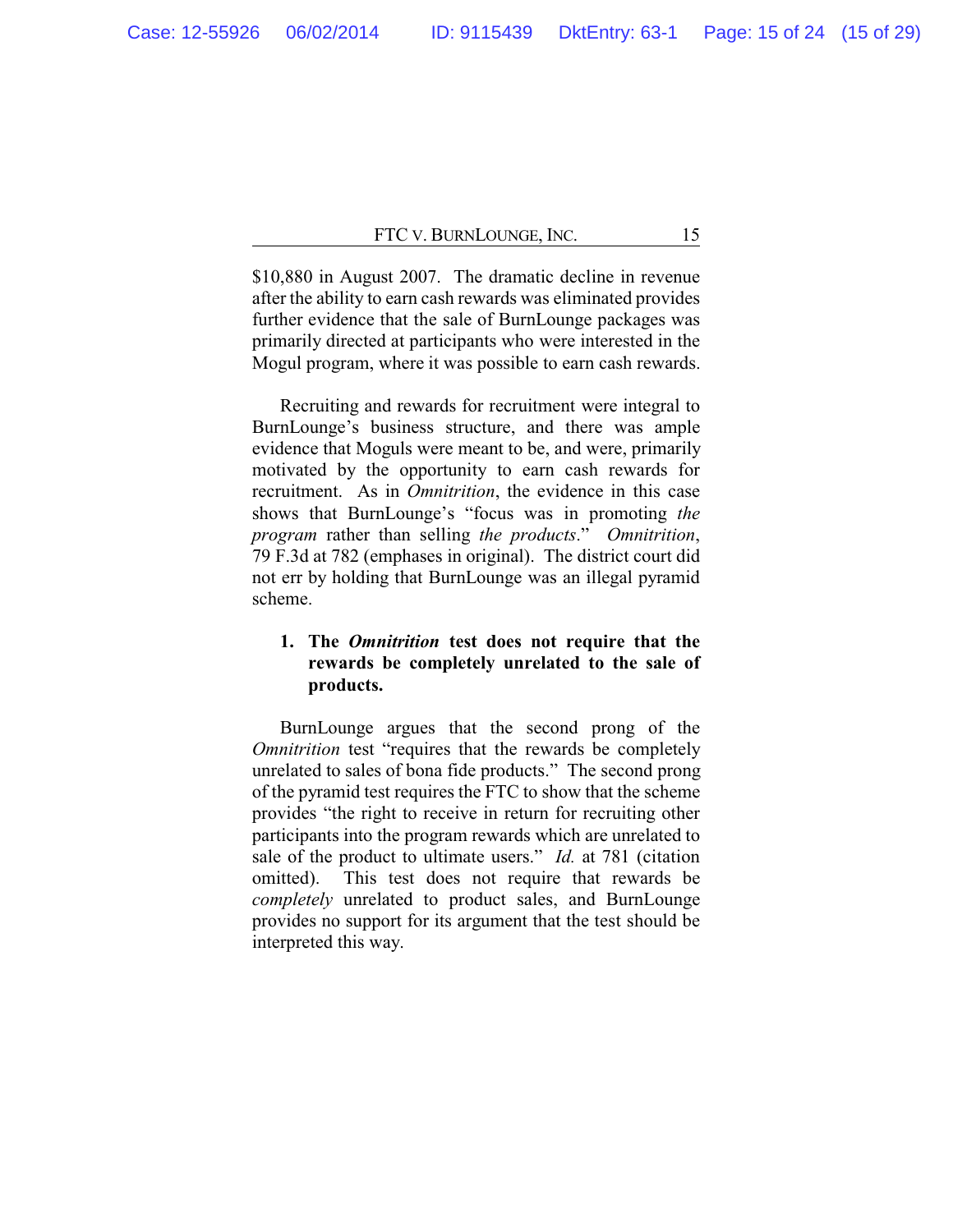First, reading "completely" into the test would be inconsistent with the outcome in *Omnitrition*. *See id.* at 782 (holding Omnitrition was likely a pyramid scheme because of its recruitment focus, notwithstanding the fact that Omnitrition made some retail sales).

Second, courts applying the *Koscot*/*Omnitrition* test have consistently found MLM businesses to be illegal pyramids where their focus was on recruitment and where rewards were paid in exchange for recruiting others, rather than simply selling products. *See Gold Unlimited*, 177 F.3d at 476, 481 (affirming conviction based on finding that participants bought gold and received cash payments for recruiting others to both buy gold and recruit others to do so, because rewards were paid for recruitment rather than product sales); *Stull v. YTB Int'l, Inc.*, No. 10-600-GPM, 2011 WL4476419, at \*4–5 (S.D. Ill. Sept. 26, 2011) (denying motion to dismiss where plaintiffs adequatelyalleged that pyramid existed by showing focus on recruitment and payment of rewards in return for product sales, because buying the product was synonymous with being recruited into the scheme); *FTC v. Equinox Int'l Corp.*, VC-S-990969HBR(RLH), 1999 WL 1425373, at \*6 (D. Nev. Sept. 14, 1999) (ordering preliminary injunction after finding Equinox was likely a pyramid because "rewards are received by purchasing product and recruiting others to do the same"); *In re Holiday Magic, Inc.*, 84 F.T.C. 748, 1028–30 (1974) (finding a pyramid where rewards were paid to participants when they recruited others, and recruits also had to purchase product); *Peterson v. Sunrider Corp.*, 48 P.3d 918, 930 (Utah 2002) ("Even where a marketing plan formally bases commissions on sales, the plan may still be found illegal if, in practice, profits come primarily from recruitment.") (applying federal law to interpret Utah's Pyramid Scheme Act); *cf. Amway*, 93 F.T.C. at 715–17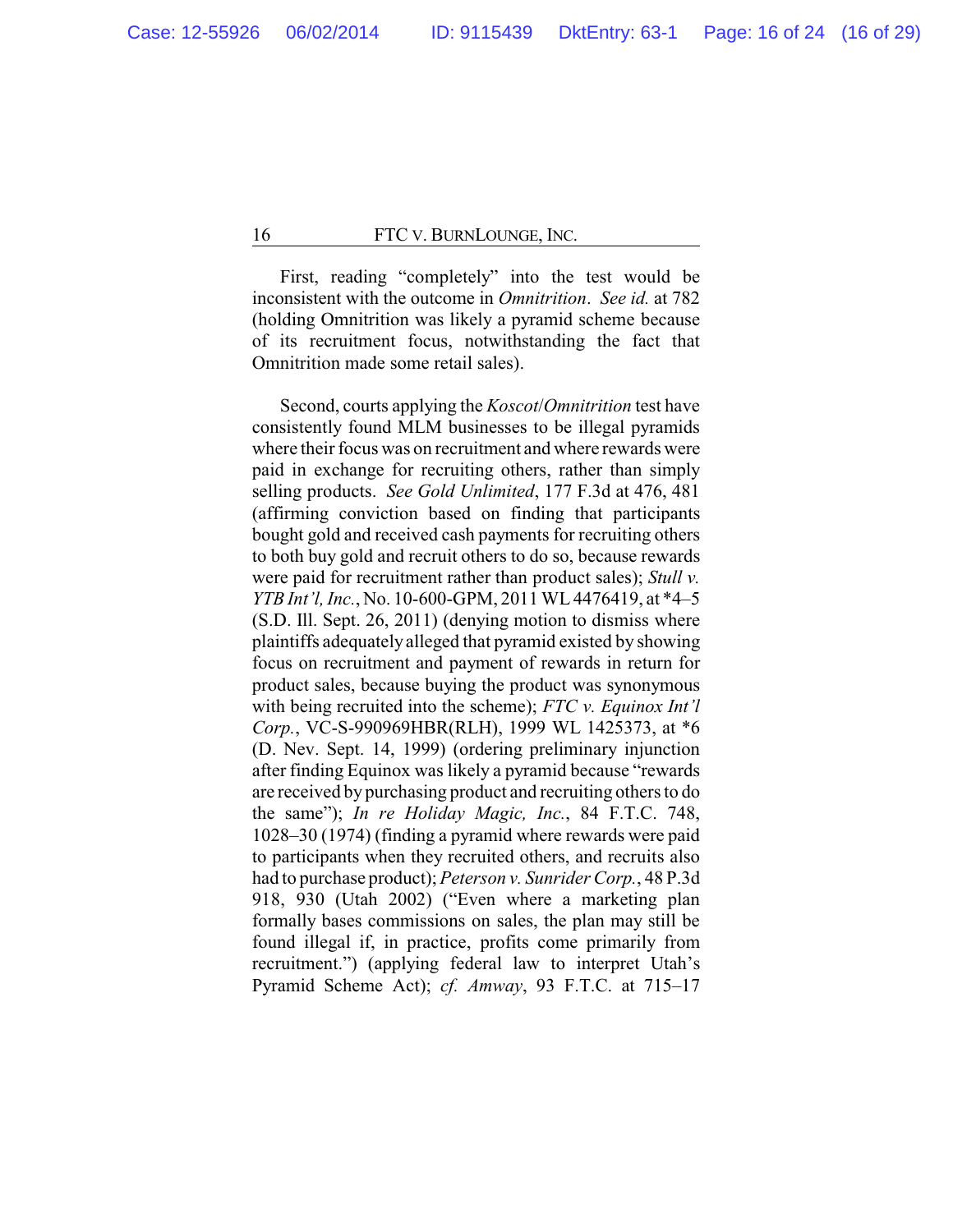(finding *no* pyramid where rewards were paid for product sales and not for the mere act of recruiting others).

Third, in *Koscot*, participants joined the scheme by buying inventory, and participants earned rewards by recruiting others to join the scheme, i.e., by getting recruits to buy inventory. *Koscot*, 86 F.T.C. at 1178–79. BurnLounge participants joined the scheme by buying packages, which included a BurnPage and merchandise. Participants earned rewards by recruiting others to join the scheme, i.e., by recruiting new participants to buy packages. In each of these scenarios, the participants sold something (inventory or packages), but the rewards the participants received in return were largely for recruitment, not for product sales.

In contrast, in *Amway* the FTC found that a MLM business was not an illegal pyramid scheme. *Amway*, 93 F.T.C. at 716–17. Though Amway created incentives for recruitment by requiring participants to purchase inventory from their recruiters, it had rules it effectively enforced that discouraged recruiters from "pushing unrealistically large amounts of inventory onto" recruits. *Id.* at 716. BurnLounge argues that "[t]he only difference between *Amway* and BurnLounge is that BurnLounge *did not require* inventory purchases." This argument is unpersuasive because BurnLounge required Moguls to purchase a product package to get the chance to earn cash rewards, provided cash rewards for the sale of packages by a Mogul's recruits, and had *no* rules promoting retail sales over recruitment.

The second prong of the *Omnitrition* test does not require that rewards for recruiting be "completely" unrelated to the sale of products. If it did, any illegal MLM business could save itself from liability by engaging in *some* retail sales.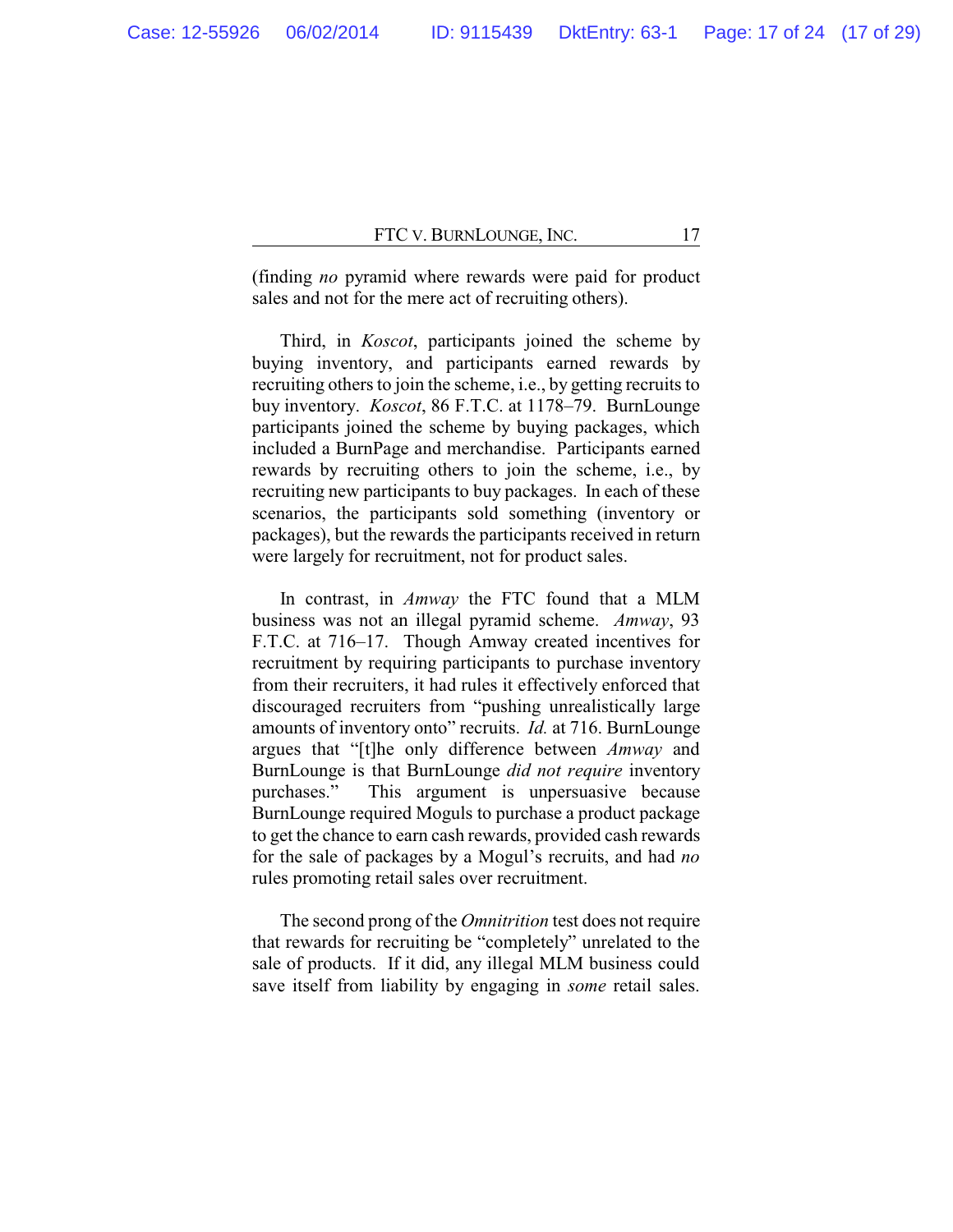Such an outcome would be clearly contrary to our case law: a pyramid scheme "cannot save itself simply by pointing to the fact that it makes some retail sales." *Omnitrition*, 79 F.3d at 782.

The rewards BurnLounge paid were primarily for recruitment, not for the sale of products. Because the outcome in this case is clear under the *Omnitrition* test, we do not need to decide the degree to which rewards would need to be unrelated to product sales in a case presenting a closer question.

#### **2. The meaning of "ultimate users."**

BurnLounge also argues "that the existence of internal consumption (in this case a Mogul's purchase of a product package for use, not resale) does not constitute proof of a pyramid." Likewise, the Amicus and Appellant Taylor argue that if internal sales do not count as sales of products to ultimate users for the purpose of calculating rewards, then many legitimate MLMs will be incorrectly characterized as pyramids. These arguments also arise from the second prong of the *Omnitrition* test: "the right to receive in return for recruiting other participants into the program rewards which are unrelated to sale of the product to ultimate users." *Id.* at 781 (citation omitted).

BurnLounge claims that when recruits bought packages, they were "ultimate users" and it argues that since these sales were to "ultimate users," any rewards paid on these sales were related to the sales of products to ultimate users. The FTC counters that "internal sales to other Moguls cannot be sales to ultimate users consistent with *Koscot*." Neither of these arguments are supported by the case law.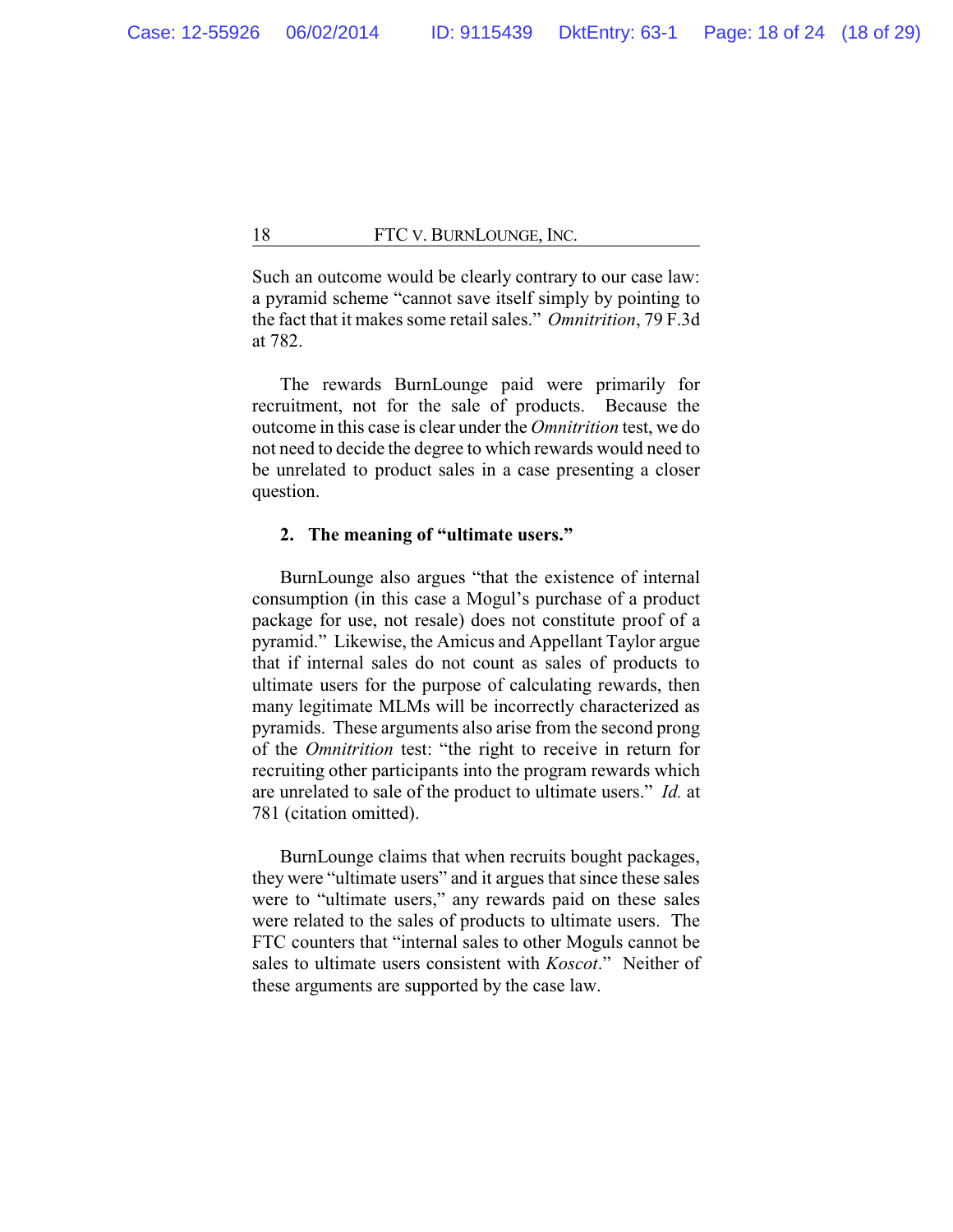In *Koscot*, the FTC found a cosmetics MLM business was a pyramid scheme because it focused on recruiting new participants, rather than encouraging retail sales to consumers, and new participants had to buy large amounts of inventory, ostensibly for resale. 86 F.T.C. at 1179. When participants in *Koscot* bought inventory, they could have used some of it personally, arguably making them "ultimate users." In *Amway*, though some internal consumption of inventory was common, Amway was not found to be an illegal pyramid scheme. *See Amway*, 93 F.T.C. at 716–17, 725 n.24. BurnLounge is correct that when participants bought packages in part for internal consumption (to obtain the ability to sell music through BurnPages and to use the package merchandise), the participants were the "ultimate users" of the merchandise and that this internal sale alone does not make BurnLounge a pyramid scheme. But it is incorrect to conclude that all rewards paid on these sales were related to the sale of products to ultimate users.

Whether the rewards are related to the sale of products depends on how BurnLounge's bonus structure operated in practice. *See Omnitrition*, 79 F.3d at 781. In practice, the rewards BurnLounge paid for package sales were not tied to the consumer demand for the merchandise in the packages; they were paid to Moguls for recruiting new participants. The fact that the rewards were paid for recruiting is shown by the necessity of recruiting to earn cash rewards and the evidence that the scheme was set up to motivate Moguls through the opportunity to earn cash. Rewards for recruiting were "unrelated" to sales to ultimate users because BurnLounge incentivized recruiting participants, not product sales. The FTC and other courts have consistently applied the *Omnitrition* test in this way. *See Gold Unlimited*, 177 F.3d at 476, 481; *Stull*, 2011 WL 4476419, at \*4–5; *Equinox Int'l*,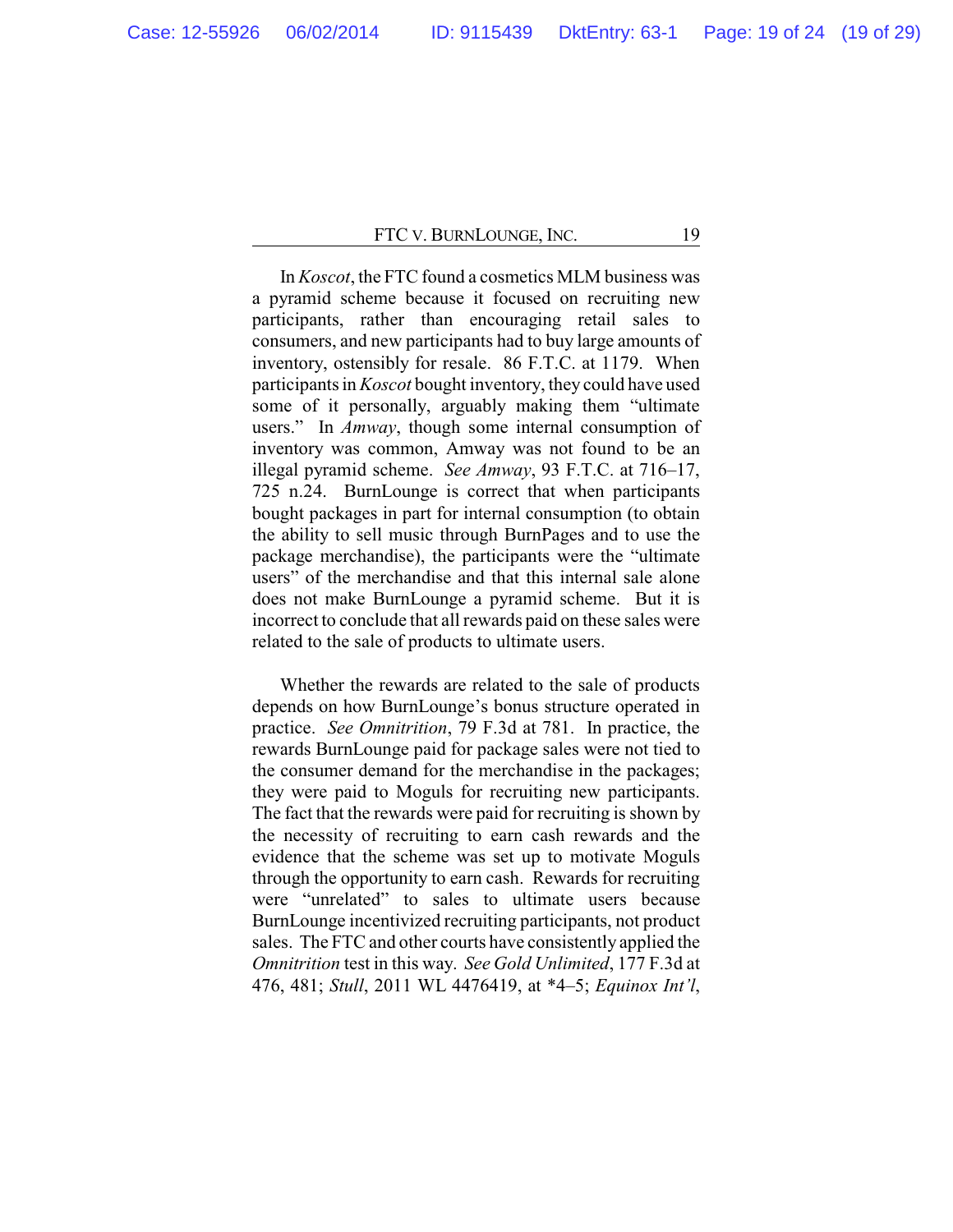1999 WL 1425373, at \*6; *Holiday Magic*, 84 F.T.C. at 1028–32; *Peterson*, 48 P.3d at 930.

BurnLounge and Arnold cite a passage from an FTC advisory letter, Exhibit 3 at trial, to argue that proof of internal consumption does not establish that BurnLounge was a pyramid. Read in its entirety, the relevant passage of the letter is consistent with the district court's analysis. The relevant passage reads:

> Much has been made of the personal, or internal, consumption issue in recent years. In fact, the amount of internal consumption in any multi-level compensation business does not determine whether or not the FTC will consider the plan a pyramid scheme. The critical question for the FTC is whether the revenues that primarily support the commissions paid to all participants are generated from purchases of goods and services that are not simply incidental to the purchase of the right to participate in a money-making venture.

As discussed above, the rewards BurnLounge paid to Moguls were primarily in return for selling the right to participate in the money-making venture—the Mogul program. The merchandise in the packages was simply incidental.

The district court correctly applied the *Omnitrition* test and its conclusion that BurnLounge was an illegal pyramid scheme was amply supported by the evidence. The fact that some sales occurred that were unrelated to the opportunity to earn cash rewards does not negate the evidence that the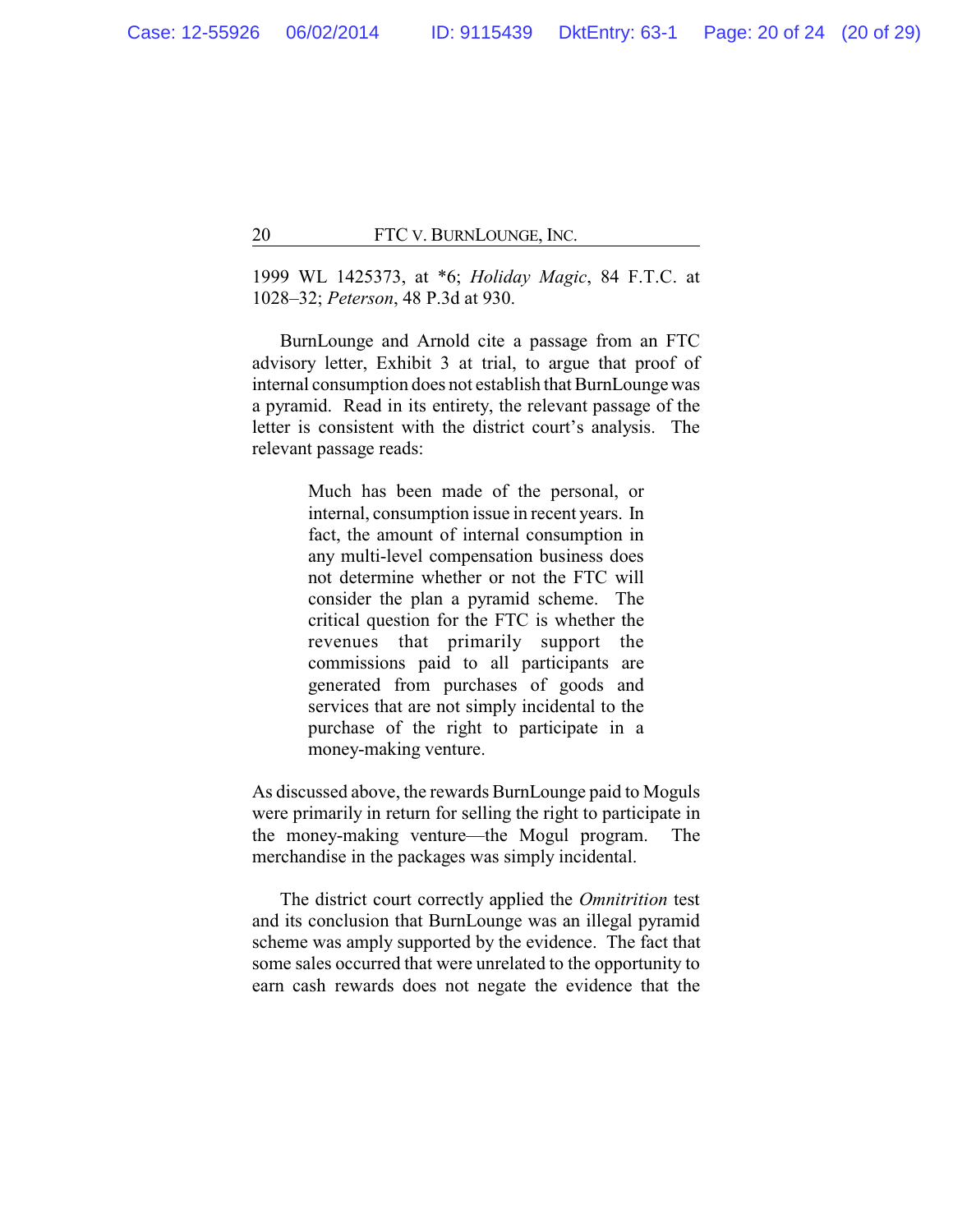opportunity to earn cash rewards was the major draw of the BurnLounge Mogul scheme.

## **C. Vander Nat's Testimony**

BurnLounge and Arnold moved to strike the testimony of FTC expert Dr. Peter Vander Nat as inadmissible under *Daubert v. Merrell Dow Pharmaceuticals, Inc.*, 509 U.S. 579 (1993).**<sup>6</sup>** The district court denied the motion. The district court did not abuse its discretion by admitting Vander Nat's testimony, and we affirm its ruling.

The admission of expert testimony is governed by Federal Rule of Evidence 702. The Supreme Court in *Daubert* held that "the trial judge must ensure that any and all scientific testimony or evidence admitted is not only relevant, but reliable." 509 U.S. at 589. This is a flexible inquiry and several factors must be considered. *Id.* at 593–94. In *Kumho Tire Co., LTD v. Carmichael*, the Supreme Court held that the trial court's gatekeeping function explained in *Daubert* applies not only to scientific testimony, but to all expert testimony. *Kumho Tire*, 526 U.S. 137, 147 (1999). And the Court emphasized that the *Daubert* factors are not an exhaustive checklist; rather, the trial court must base its inquiry on the facts of each case. *Id.* at 150. When we consider the admissibility of expert testimony, we are mindful that there is less danger that a trial court will be "unduly impressed by the expert's testimony or opinion" in a bench trial. *Shore v. Mohave Cnty., State of Ariz.*, 644 F.2d 1320, 1322–23 (9th Cir. 1981).

**<sup>6</sup>** Although Taylor briefed this issue on appeal, we can find no record that he joined the motion in the district court.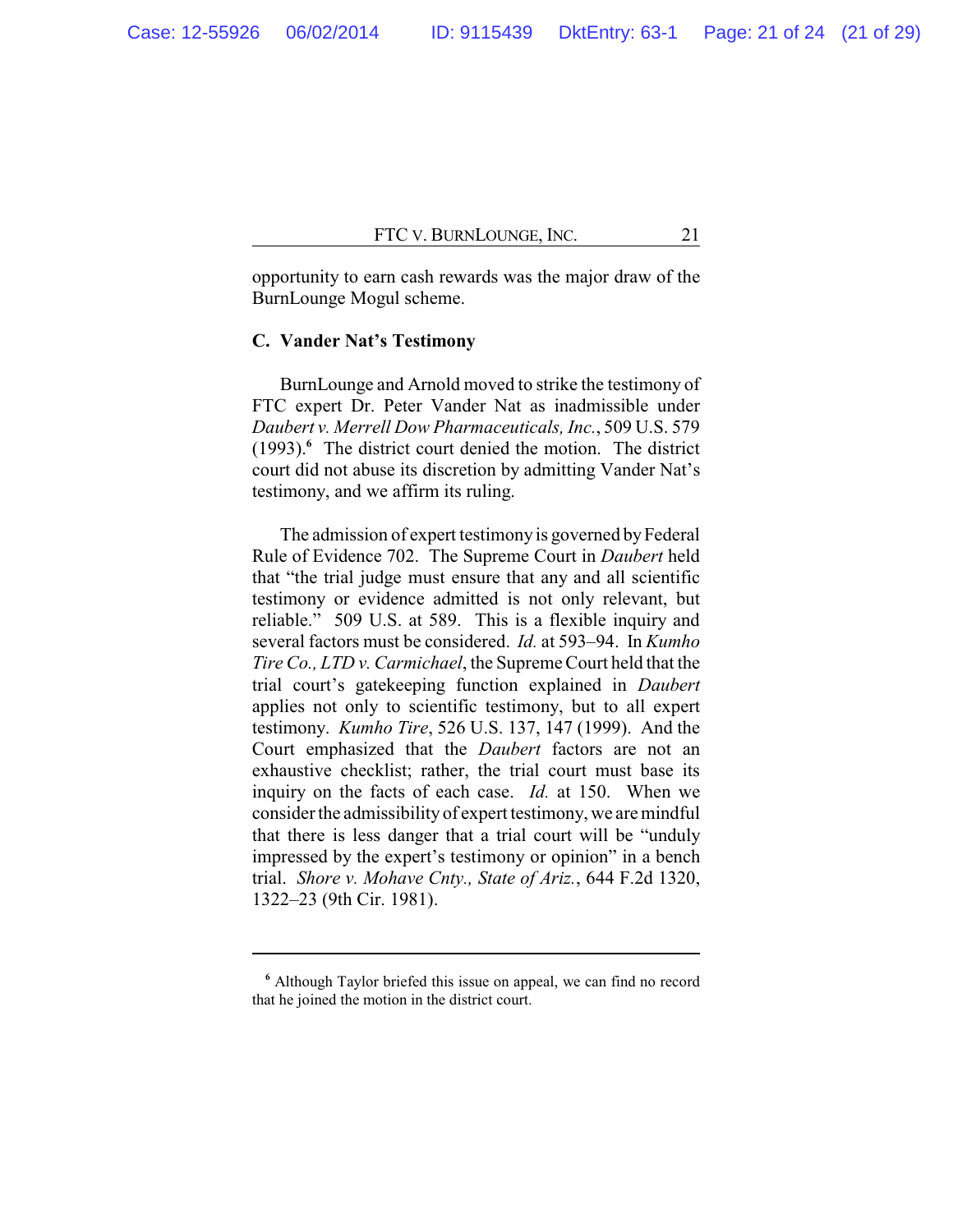Vander Nat's testimony was relevant because he testified about whether BurnLounge was a pyramid and about the amount of consumer harm. His testimony was also reliable given his doctorate in economics and advanced degree in mathematics, which he called on to interpret BurnLounge's sales data; his previous experience analyzing pyramids; his previous experiences testifying in court in five similar cases and providing expert deposition testimony in seven similar cases; his published article on the difference between pyramids and legal MLMs; and his personal experience spending several weeks analyzing BurnLounge's business model.

BurnLounge and Arnold argue that the district court's reliance on Vander Nat's mathematical projections and formulas was an abuse of discretion because "*Ger-Ro-Mar* teaches that the math is not itself sufficient." BurnLounge's reliance on *Ger-Ro-Mar, Inc. v. FTC*, 518 F.2d 33 (2d Cir. 1975), is misplaced. In that case the Second Circuit found that the FTC "relied solely upon an abstract mathematical theorem without any attempt to relate the theory to the marketplace." *Id.* at 38. Here, the FTC used Vander Nat's analysis of BurnLounge's own data to show how BurnLounge's business worked in practice. BurnLounge's data convincingly illustrated the disproportionate rate at which Moguls were motivated by the chance to earn cash rewards rather than the merchandise BurnLounge included in the packages. Vander Nat was qualified to testify and it was proper for the district court to decide that his testimony would be helpful to the trier of fact (here the court). *See Daubert*, 509 U.S. at 591–92.

BurnLounge and Arnold also argue that Vander Nat did not base his analysis on the definition of "pyramid" accepted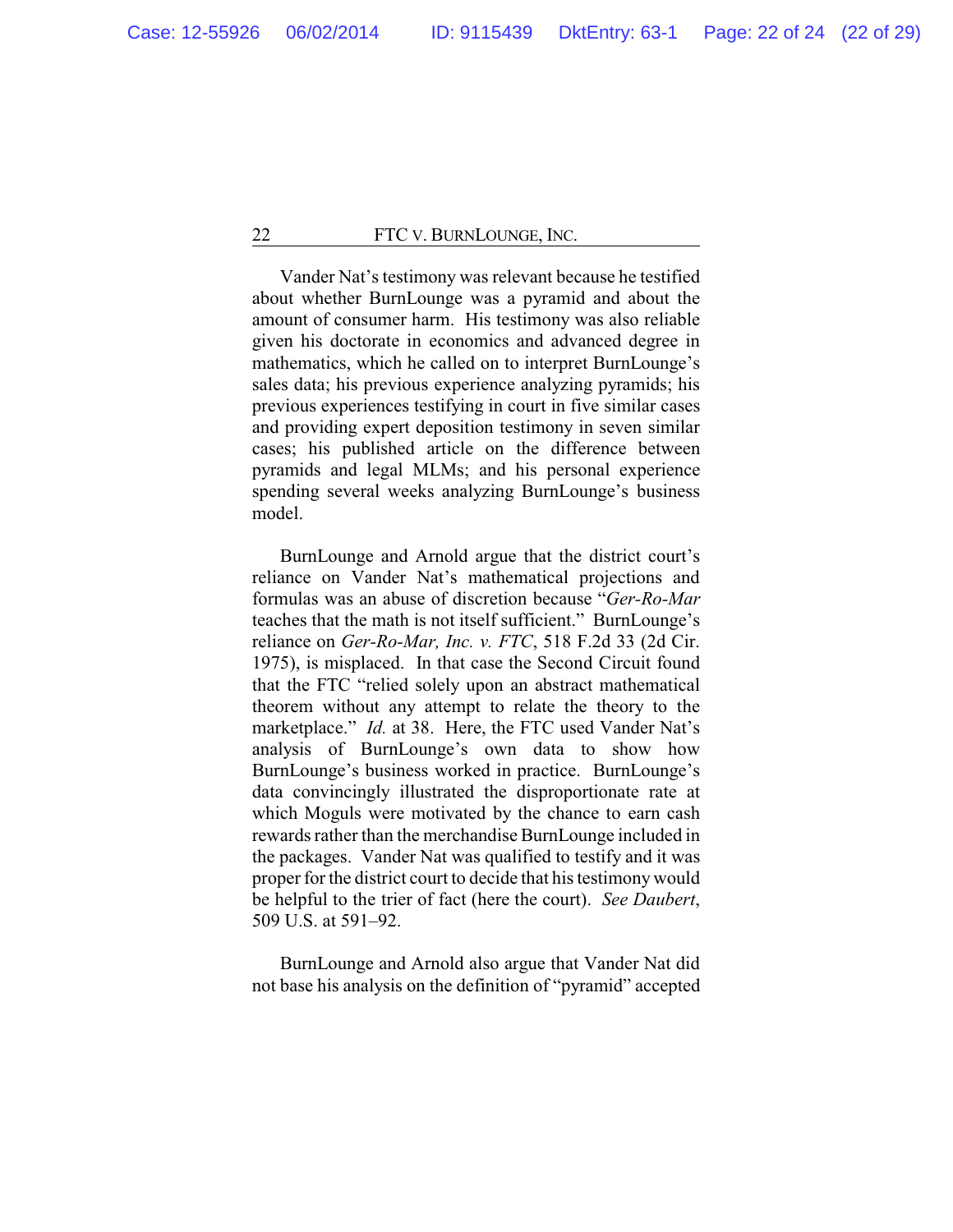by this court in *Omnitrition*, and that he used his own fourpronged test. This argument fails because Vander Nat testified about pyramids in terms that do not materially differ from those used by this court in *Omnitrition*: he explained that a "pyramid scheme is an organization in which the participants obtain their monetary rewards primarily through enrolling new people into the program rather than selling goods and services to the public." The "four-prong test" referred to by Appellants included Vander Nat's consideration of BurnLounge's terms and conditions, marketing materials, an optimal scenario for the BurnLounge model (illustrating the results if all participants performed at their best), and BurnLounge's sales data. This was not a new four-prong test, and Vander Nat's consideration of these characteristics of the business was permissible. The Sixth Circuit relied on similar expert testimony regarding a MLM business's "marketingmaterials, organizational structure, and recruiting policies" in another pyramid case. *See Gold Unlimited*, 177 F.3d at 475, 481.

Finally, BurnLounge had a sufficient opportunity to cast doubt on Vander Nat's testimony at trial because it crossexamined him for two days. *See De Saracho v. Custom Food Mach., Inc.*, 206 F.3d 874, 880 (9th Cir. 2000).

We conclude that the district court did not abuse its discretion by admitting Vander Nat's testimony given the flexible inquiry permitted by *Daubert* and *Kumho*'s instruction that trial courts base their inquiry on the facts of the case.